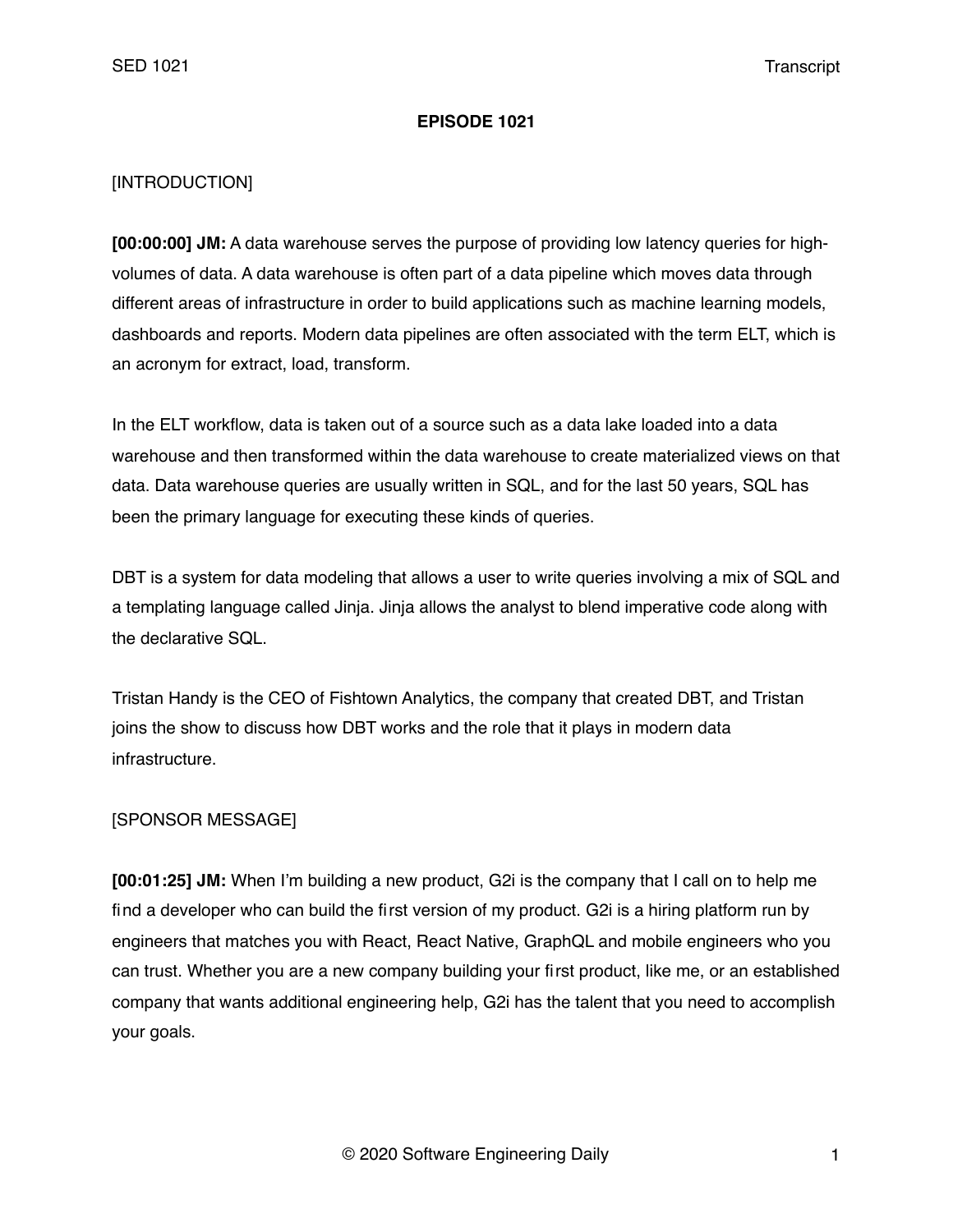Go to softwareengineeringdaily.com/g2i to learn more about what G2i has to offer. We've also done several shows with the people who run G2i, Gabe Greenberg, and the rest of his team. These are engineers who know about the React ecosystem, about the mobile ecosystem, about GraphQL, React Native. They know their stuff and they run a great organization.

In my personal experience, G2i has linked me up with experienced engineers that can fit my budget, and the G2i staff are friendly and easy to work with. They know how product development works. They can help you find the perfect engineer for your stack, and you can go to softwareengineeringdaily.com/g2i to learn more about G2i.

Thank you to G2i for being a great supporter of Software Engineering Daily both as listeners and also as people who have contributed code that have helped me out in my projects. So if you want to get some additional help for your engineering projects, go to softwareengineeringdaily.com/g2i.

## [INTERVIEW]

**[00:03:14] JM:** Tristan Handy, welcome to Software Engineering Daily.

**[00:03:16] TH:** Thanks so much.

**[00:03:18] JM:** What is the role of the data warehouse in modern software engineering?

**[00:03:21] TH:** Oh gosh! I think that the data warehouse used to be kind of the more boring place for computation workloads to happen in data engineering. All the exciting stuff was happening in MapReduce, in Spark. As the data warehouse has become more performant, is beginning to I think take over more of those workloads, and I think that you are seeing a lot of that transition from the prior computing architectures. Not to say that Spark is prior, but I think that a lot of people are finding that SQL plus the data warehouse can actually accomplish significantly more than they realized and they can use it with greater efficiency. Like it's easier to operate and larger numbers of their internal stakeholders are able to be first-class citizens in that infrastructure.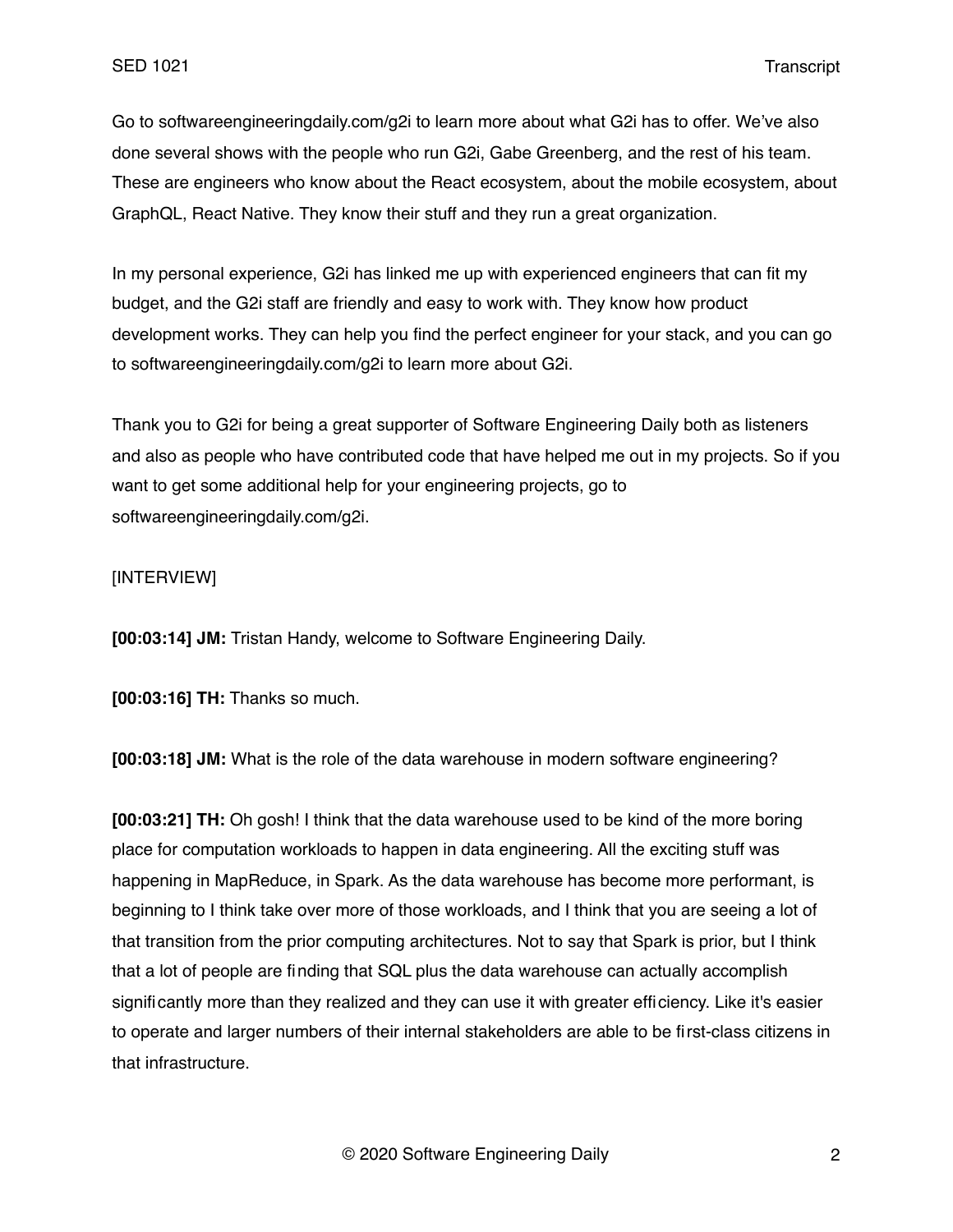**[00:04:18] JM:** It seems like we went from a time where people were figuring out how to work with Storm, or Spark streaming, or Flink, or Apache Beam, or name your distributed stream processing framework as the source of analytics. To a time where we stand today where I don't think people would've anticipated this, but basically the role those stream processing frameworks play is to prep the data for the data warehouse and all the real nitty-gritty largescale data analytics takes place in the data warehouse or in Apache Spark which some people might considered data warehouse. Do you think that's true?

**[00:04:58] TH:** I want to give a caveat that while being certainly adjacent to the stream processing layer, I am not myself a software engineer, and so I have literally never written a streaming job in my life. The thing that I'll say is that I think that there's a lot of evolution when it comes to the necessary SLA's for different use cases for data. I think that for a long time, it was batch based in 24 hours and like that was just kind of what you expected.

Then when people wanted to do more near real-time use cases, we kind of overcorrected a little bit. We were like, "Well, it must be in under five seconds," and it turns out that there's a tremendous amount of engineering effort even with great frameworks to deliver that type of latency. If you relax the constraint a little bit to say, "Well, I want my data to be within five minutes." You can start using data warehouses to accomplish those use cases. It's really about finding that sweet spot of like what level of latency do I really need and what's the tradeoff I'm willing to make for that.

**[00:06:12] JM:** We can talk more about different tools later on, but focusing back on the data warehouse, there are steps in a data workflow before the data gets into the data warehouse, and then there's the work that actually takes place within the data warehouse. Can you give an overview of those two separate parts of a data workflow? Kind of maybe preparatory or ingestion step of data engineering versus the actual data warehousing process of data engineering.

**[00:06:45] TH:** Yeah, and I think that this is something that's changing very much in real-time. There is this kind of scaling problem associated with data ingestion. The number of different data sources that your company might want to get data from is growing faster than the data engineering resources of a company will ever grow. As such, there have to be ways of reducing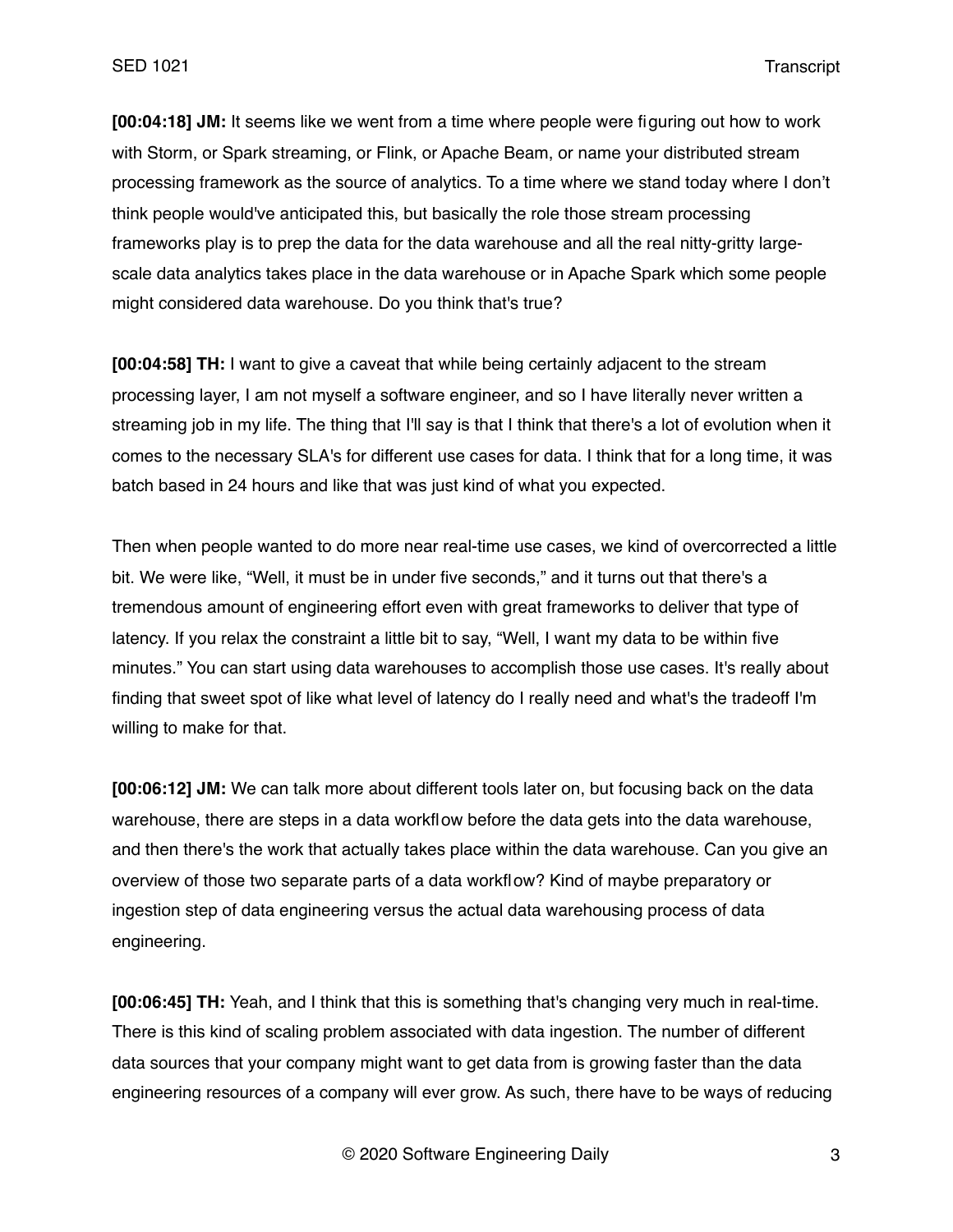that scaling problem to something that's a little more linear, which is where a lot of the ingestion tooling is coming into play. Companies like Stich and Fivetran are off-the-shelf solutions that may not cover 100% of the surface area, but they help you cover the big majority of the use cases and just literally get the data in in whatever shape it presents itself in the source.

That is a big change from how ingestion used happen. It used to happen into an intermediate environment, which then the data preparation would be run and then the data would be loaded into the warehouse after the fact. Right now, the focus for ingestion is shifting to load the data in in whatever shape it presents itself in the source.

Then the transformation workloads happen inside the warehouse, and that's why I'm happy to talk as much or as little about DBT, which is the project that I spent my time working on. But that's why there is an opportunity there because we're seeing that shift from ETL to ELT.

**[00:08:18] JM:** This shift from ETL to ELT, you put it eloquently. My understanding is it's driven by – At least in part by the desire to give maximal control or maximum autonomy to the end user of that data warehouse. Rather than saying we're going to do ETL. We're going to extract the data from the source or ingest the data from the source. We're going to transform it into the normalized table schema that prepares it for the data warehouse and then we're going to give it to the dashboard or the BI user to directly query. Now we're saying, "Look, we're going to extract it. We're going to throw it in the data warehouse and you can build whatever materialized views on top of that somewhat perhaps messy data as you want or in the kind of ETLT kind of idea." It's like, "Okay, we're going to do a little bit of transformation. We're going to clean it up and then we're going to prepare it for the data warehouse," but you're still going to be able to define schemas and materialized views within the data warehouse.

**[00:09:22] TH:** I agree that the main goal is to get this into more people's hands. The real unlock is the capability and the reduction in cost associated with doing compute inside the data warehouse. You literally couldn't throw billions of events into a warehouse in 2010 and just like say, "Hey, users. Have fun." But you can do that now. You can make an argument that like there are lower cost options there. It probably is cheaper to do what Pinterest does and run a massive Presto cluster as supposed to trying to process that scale of data on one of the commercial data warehouses today.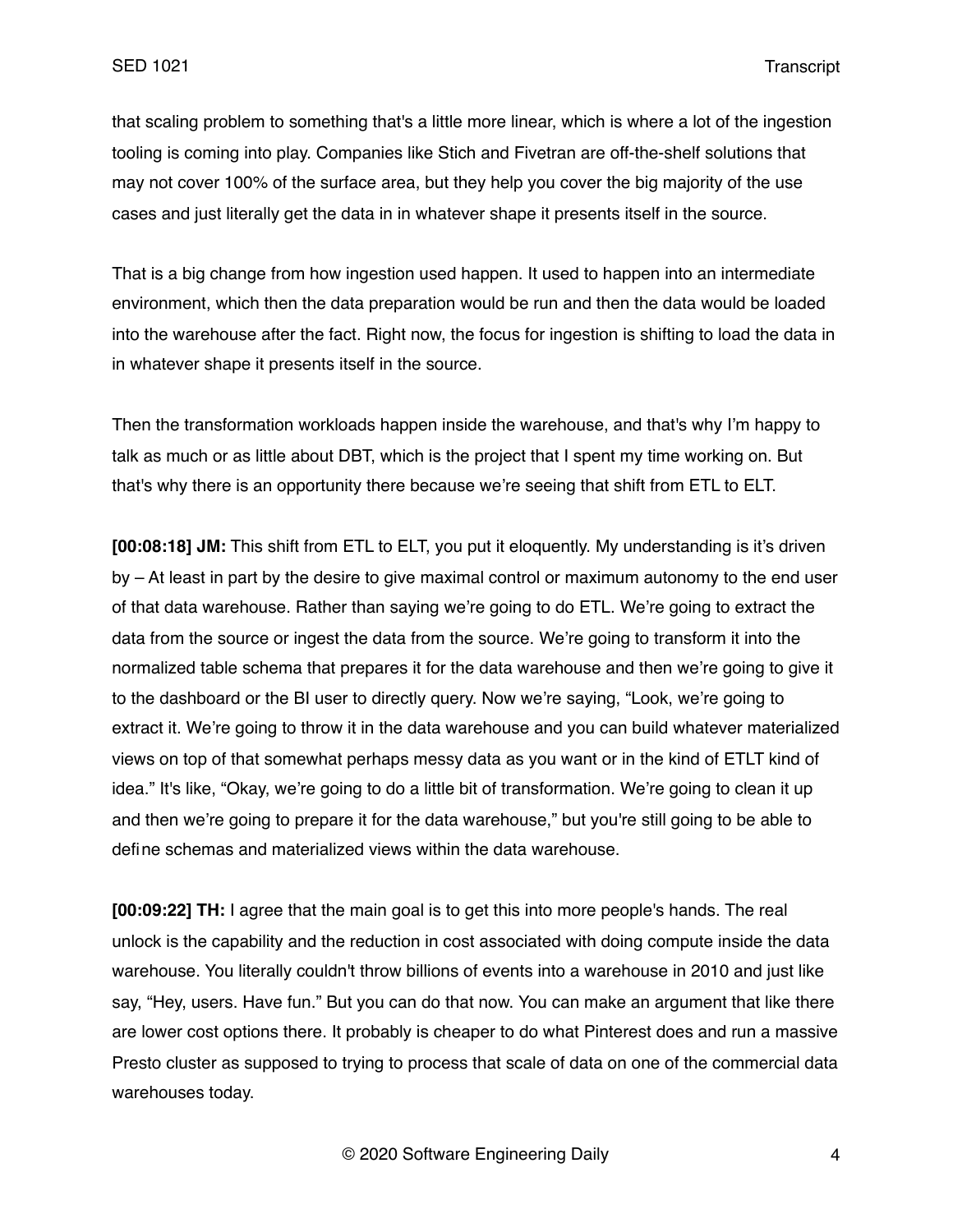But I think that for most companies, the scale of data that they are operating at is not Pinterest level scale. So the assumption of just like throw it all into the warehouse and let everybody have at it actually works out very nicely for a large majority of companies even their event data, which as long as you're talking about – I would say, I'd use the word reasonable scale data, and that is like anything where you're talking about terabytes and not petabytes, then you don't necessarily have to think too hard about those kinds of choices, I think, today.

**[00:10:45] JM:** The data analyst who is using the data warehouse, what are the biggest frustrations of that data analyst?

**[00:10:53] TH:** I started my career out as a data analyst, and if somebody asks me what I do today, that's I think how I still self-identify 20 years later. I have a chip on my shoulder from 20 years of essentially being underestimated. I think that tools that have been built for data analysts don't enable data analyst to have the same kind of impact in their organizations as software engineers have in their organizations. They cost more so data analysts don't get to choose their own tooling. They historically are not open source. So analysts can like submit a PR to like implement a new feature. They don't enable scale and that like there's really like a tremendous amount of copy-paste associated with historical data analyst workflow.

So if you want to think about pain points of a data analyst, like the pain point is that like the career path sucks, and it is because you can build the core set of skills you need to be a proficient data analyst in the old model. You can build them over the course of six months to three years. Then because the workflow sucks, there's not a great way to like grow in that role over time, whereas a software engineer can become a better software engineer for 20 to 40 years and continue expecting to get commensurate pay raises very much so on an IC track. The data analyst needs to figure out what the next step in their career is. Are you going to go into management? Are you going to become a data scientist or a data engineer? There's this assumption that like you have to do something else, because like the workflow won't let you scale yourself. What's the main pain point? The main pain point is like I want to be able to continue getting better at what I do and have more and more impact as I grow.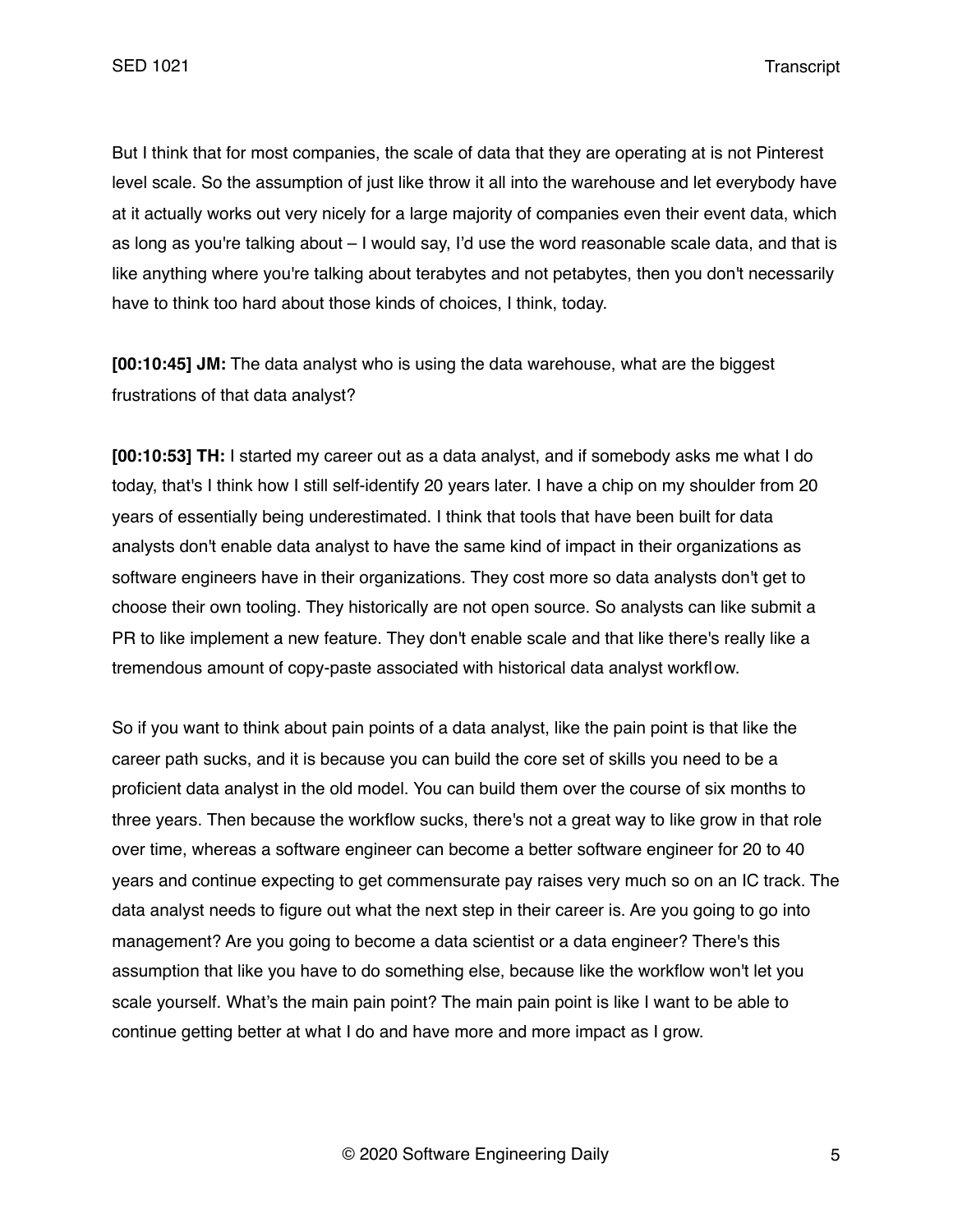**[00:12:52] JM:** I love that answer. It's very abstract. Do you have any more like specific things? I love the existential nature of that answer, but what about like writing my queries? What sucks about that?

**[00:13:06] TH:** Yeah. If you want to get really tactical, it depends on how like long ago you want to compare to like what people are doing now. I think that you could talk about reproducibility, because 10 years ago the job of data analysts was to like re-create the same report as last month and put new data into it. We kind of like solved that problem with the modern the modern BI stack circa 2014, 2015, Looker, Mode, etc. do a nice job of saying like, "You hit the run button and the report gets produced, and so the data analyst doesn't need to like update the reports from last month." Great. We kind of solved that problem.

The thing that like the industry is in the process of solving now is more the like provenance problem. Where does the data come from? Where is it going? How do I prove that it is correct? Then that's when you start having to really think about this problem as a software engineering problem, because software engineers have had to prove that their systems work for as long as there have been systems. You need to start thinking about code quality as supposed to just like can I get this thing to work once. It's how do I ensure that it will continue to work indefinitely in modularity?

Really, that is what we spend all of our time thinking about. We're trying to help data analysts apply software engineering best practices to their work. Our community loves the stuff that we're doing, but it's funny that we as product people don't really have novel ideas. We are literally in the business of like stealing from software engineering practices and thinking how do I adapt this to the world of the data analyst?

When we think about like, "Okay, what's our product roadmap for the next year? Next two years?" The questions like, "Well, what practices from software engineering are not currently being employed by data analysts and how do we port them over?" There are certainly a list of those that are starting but not in a way like maturely being handled by data analysts.

**[00:15:16] JM:** Let's dig in.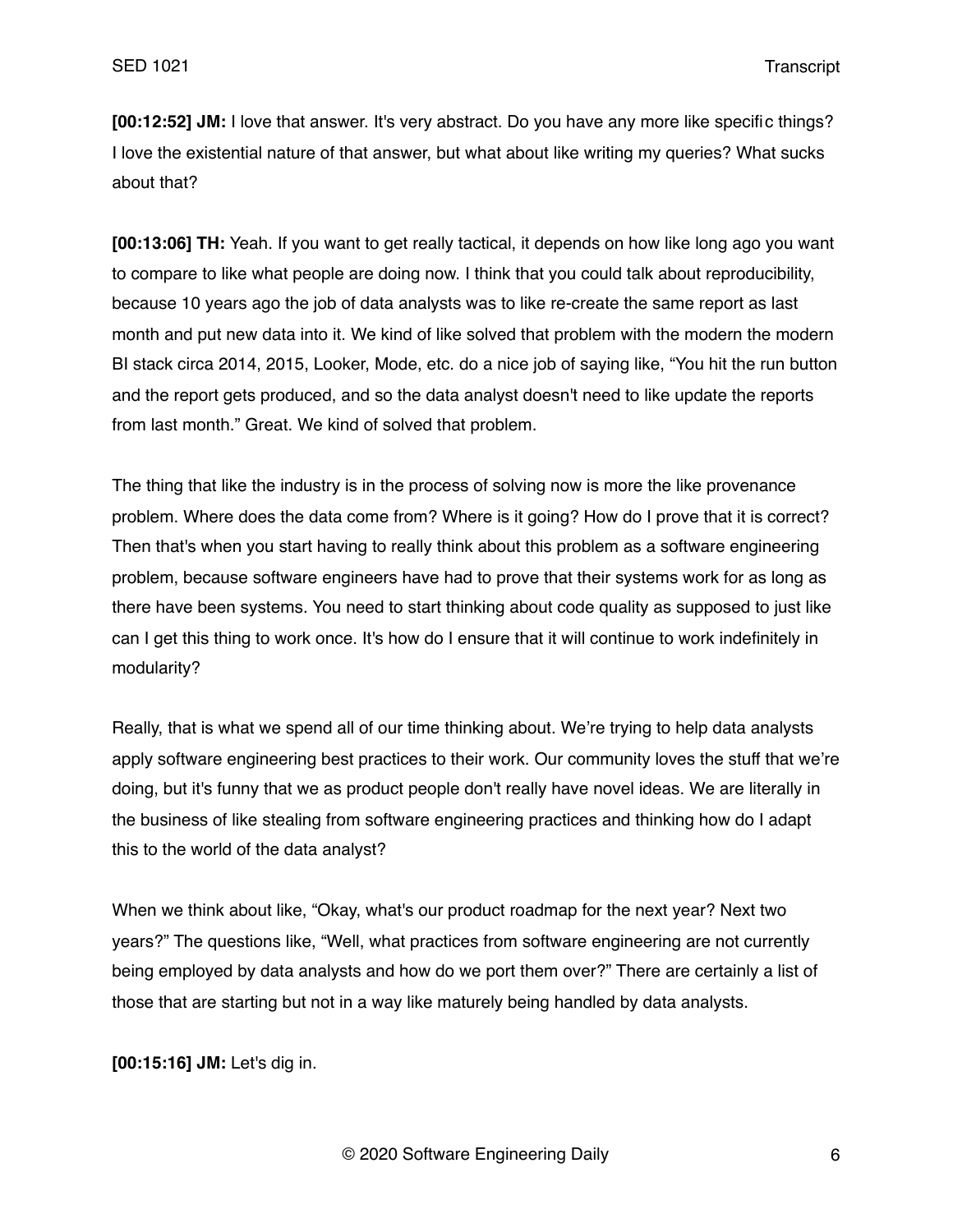**[00:15:17] TH:** Testing. Automated testing is a thing that software engineers – I don't know. You probably know the answer to this better than I do, but I think it's been a big focus for at least a decade and maybe two. Is that right?

**[00:15:30] JM:** Testing?

**[00:15:31] TH:** Automated testing? Yeah. When was –

**[00:15:33] JM:** Never been a focus for me.

**[00:15:36] TH:** When was test-driven development a thing?

**[00:15:39] JM:** I mean, I have my existential anxieties about test-driven development. How long it's been a thing? I mean, there was a class I took in college that was literally called software engineering and I remember day one we get the extreme programming book Ken Beck wrote. I think it's all about testing. Write your tests before you write your code. Then like every single job I got out of school involved writing reams and reams of unit tests. I would assume it came at least 5 to 10 years before I entered industry. So somewhere around 2000.

**[00:16:12] TH:** Yeah, I think it was in the early 2000's or somewhere about then. But my point is that software engineers have been doing this for a little while, and you really – Once the system gets complex enough, like human testers are not a good scalable way to like assert its ongoing quality.

**[00:16:28] JM:** For sure.

**[00:16:30] TH:** So we are in the process of spreading that gospel in the data analyst world. DBT provides capabilities of doing testing. I wouldn't say that they're like where we want them to be eventually, but is a good first step? It's really just like such a simple proposition, just like run SQL queries against your data to like make sure that it conforms to your expectations. Then you realize that like, in many cases, it was wrong. Your expectations were wrong and you just previously had not thought to like instruct the system on how to validate them. That's one thing.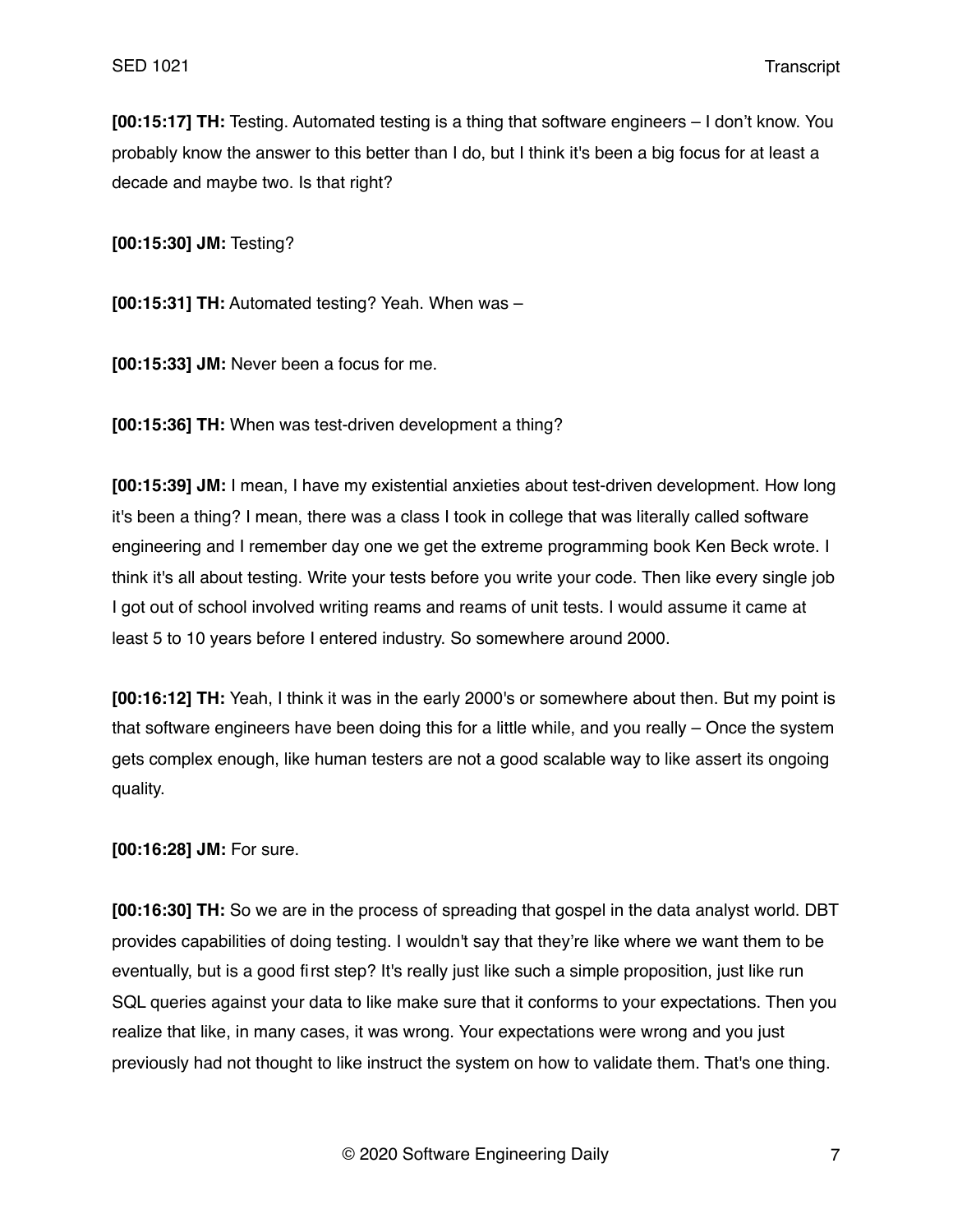CICD is another big thing that we're like in process of now. We've done some work on that front and there's, again, a lot more work to be done. I think that sometimes the way that you have to adapt problems or workflows from software engineering to the data analyst world is that you have to be a little bit more opinionated. I think that data analysts don't necessarily want to sit there and like build deployment pipelines from scratch. They want a common set of best practices, ways that like CICD should work, and maybe that will change over time. But there are increasingly mature tools in the software engineering space and folks like GitHub and GitLab are like really pushing this pretty hard. We are nowhere near that, but literally just the ability to like take code and automatically deploy it such that your analytics code is always being built off of master. That's a surprisingly new idea and we're just now like starting to see people doing that stuff.

**[00:18:14] JM:** I can reflect on times doing unit testing and not enjoying it. I recognized its importance and I recognized the impact a lack of consistent testing has on the data engineering environment where it feels kind of loosey-goosey where it's like, "Yeah, we got a machine learning model. It works 90% of the time, and we're okay with that." We want these things working more reliably.

**[00:18:40] TH:** I think it's just – I mean, outside of the fact that it produces negative business outcomes, it's also a big drag on the time of a data team, because you spend a tremendous amount of time fielding inbound tickets from your users who are saying like, "This freaking thing is broken. What is going on?" and the debug process on all of those types of problems takes a long time. It's better just to not have to deal with that in the first place. Be alerted when there are problems. Don't need to go through the communication process with the user. Just fix it and make sure that you're within your SLA's with you user population.

# [SPONSOR MESSAGE]

**[00:19:34] JM:** I remember the days when I went to an office. Every day, so much of my time was spent in commute. Once I was at the office, I had to spend time going to meeting rooms and walking to lunch and there were so many ways in which office work takes away your ability to be productive. That's why remote work is awesome. Remote work is more productive. It allows you to work anywhere. It allows you to be with your cats. I'm looking at my cats right now.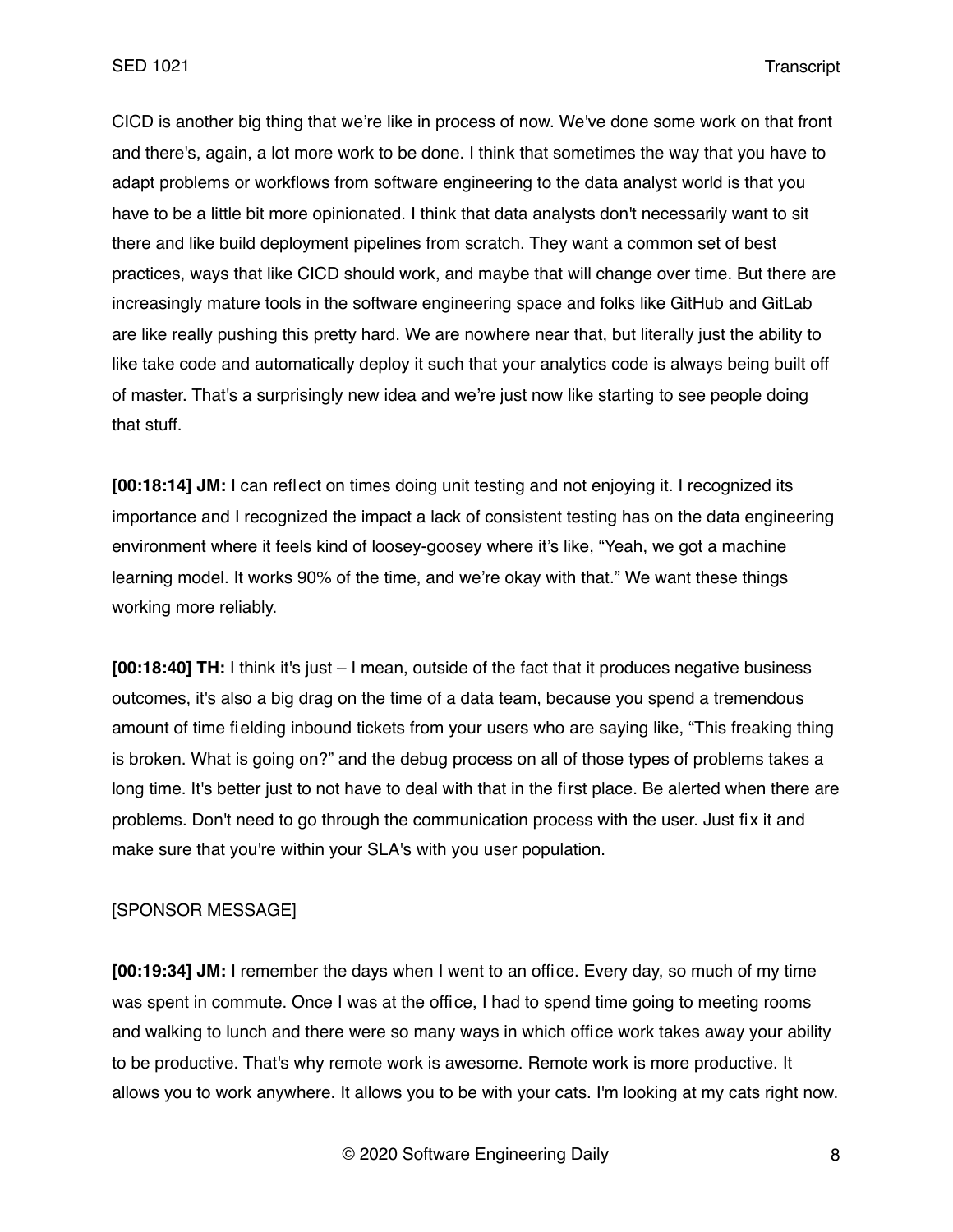But there's a reason why people still work fulltime in offices. Remote work can be isolating. That's why remote workers join an organization like X-Team.

X-Team is a community for developers. When you join X-Team, you join a community that will support you while allowing you to remain independent, and X-Team will help you find work that you love for some of the top companies in the world. X-Team is trusted by companies like Twitter, Coinbase and Riot Games.

Go to x-team.com/sedaily to find out about X-Team and apply to join the company. If you use that link, X-Team that you came from listening to Software Engineering Daily, and that would mean that you listen to a podcast about software engineering in your spare time, which is a great sign, or maybe you're in office listening to Software Engineering Daily. If that's the case, maybe you should check out x-team.com/sedaily and apply to work remotely for X-Team.

At X-Team, you can work from anywhere and experience a futuristic culture. Actually, I don't even know if I should be saying you work for X-Team. It might be more like you work with X-Team, because you become part of the community rather than working for X-Team, and you work for different companies. You work for Twitter, or Coinbase, or some other top company that has an interesting engineering stack, except that you work remotely.

X-Team is a great option for someone who wants to work anywhere with top companies maintaining your independence, not tying yourself to an extremely long work engagement, which is the norm with these in-person companies, and you can check it out by going to xteam.com/sedaily.

Thanks to X-Team for being a sponsor of Software Engineering Daily.

# [INTERVIEW CONTINUED]

**[00:22:09] JM:** The data analyst is using SQL for their queries, primarily. Are there any shortcomings with SQL as a language?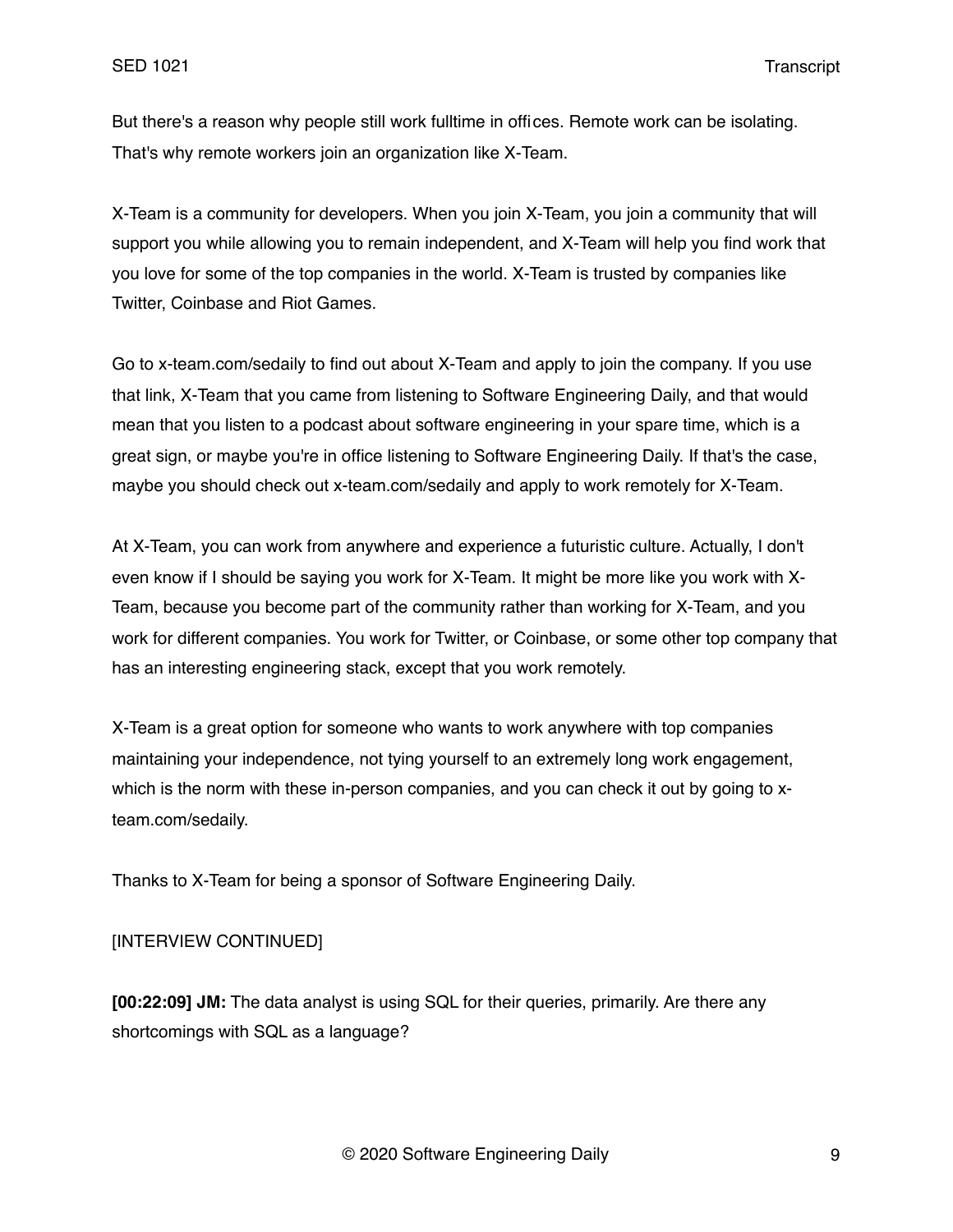SED 1021 Transcript

**[00:22:18] TH:** Oh, I love that question. I think that it depends on how you define a shortcoming and what you expect SQL to do for you. I think that in terms of data prep and descriptive statistics, I have not found a problem in the past four years that SQL couldn't solve for me. SQL does not attempt to – Well, Google is trying to do some stuff in this area with BigQuery. But by and large, ANSI SQL is not attempting to do predictive statistics or machine learning or anything like that. If you like understand SQL to be data transformation and descriptive statistics, the current version of ANSI SQL does a really fantastic job. Window functions have grown in their sophistication like very significantly in the last 10 years and it really is the increase in functionality from the window function spec as well as the implementation of that spec by the main data warehouses that allows you to make the kind of investment in SQL as a platform that organizations are making today.

When I was a data analyst prior to 2010, it wasn't just the data warehouses couldn't process the volumes of data that they do today. It was that like SQL had things that it couldn't do. One of my favorite examples of like things that you wouldn't expect SQL to be able to do that can is like TV advertising attribution, which involves calculating a standard deviation and a trailing window over minutes of activity on a website. You then have to do some fairly sophisticated looking at like, "Okay, this was two standard deviations above the norm. Therefore we are defining that is a "spike" likely caused by a TV ad," and then you can define how long that spike is. This is all like stuff that not so long ago that was not possible. Standard deviation window function including a rolling window is like a fairly new thing to be supported in the major data warehouses. Without that that, you literally just couldn't do that analysis, and now you can. Yeah. You shouldn't be thinking about training a machine learning model in SQL. That's not what it's for, but you can essentially express any type of workload you want as long as you like understand what it's supposed to be doing for you.

The other part I think what you're getting to with that questions like SQL's declarative, and so you end up – There can be a lot of copy-paste. You can't decompose things in the way that you might want, and those same things are true of HTML. HTML is a declarative language. As a result, you tend to, as a software engineer, not write HTML. You have abstractions on top of HTML that allow you to output HTML at the end of whatever pipeline you're working in.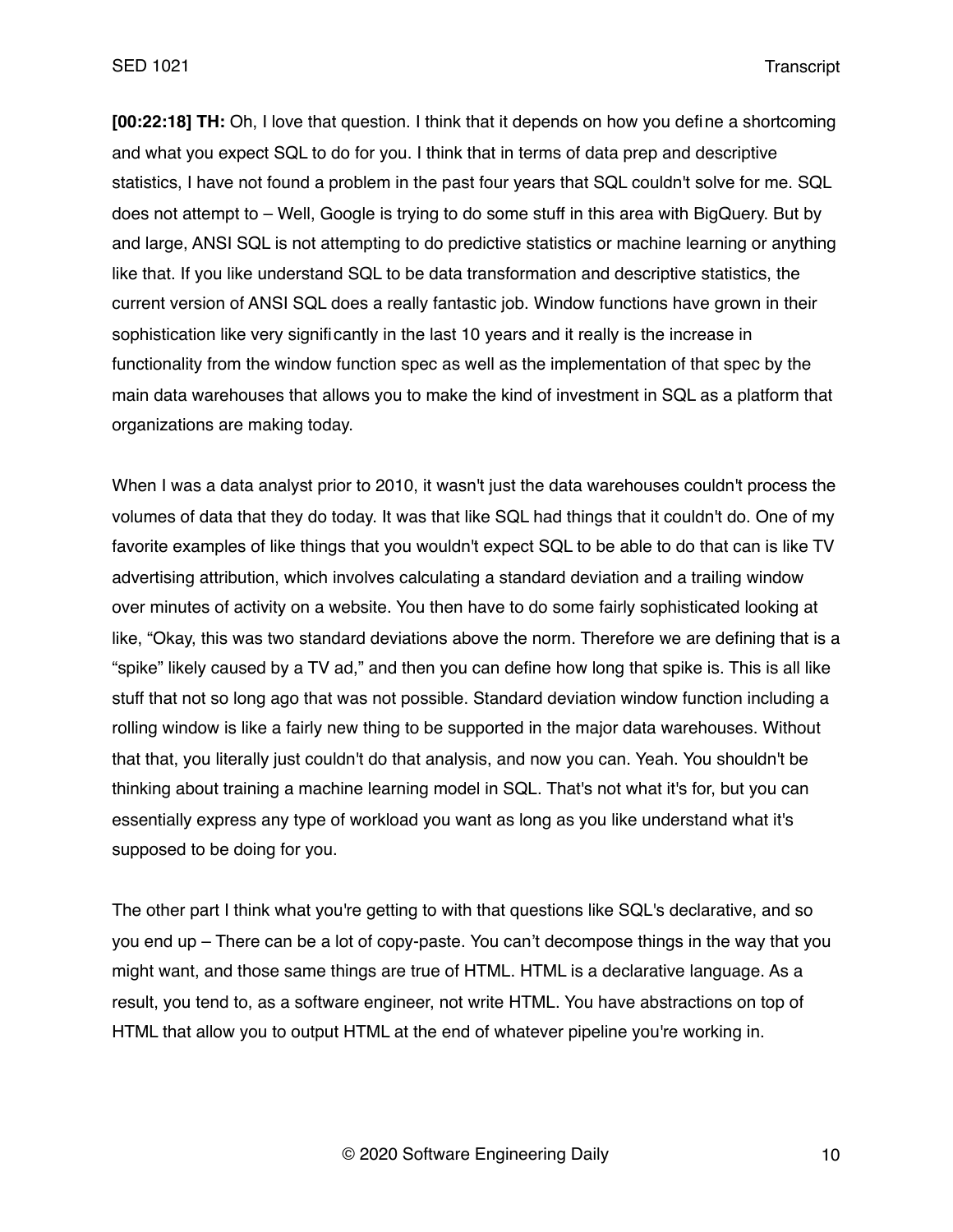I often think that SQL is not the right programming abstraction for data, but it's the right abstraction to actually be asking a question to the data warehouse. The question then is like  $-$ And in this is what we spend all of our time thinking about with DBT. DBT provides templating on top of SQL. So we are essentially building the Rails layer to use like a very simplistic example on top of HTML so that analysts can express their logic at the appropriate level of abstraction.

**[00:25:57] JM:** Right, for people coming from frontend world. I remember writing my first Rails application and there is that place where you write – I can't remember what the domain specific language in Ruby on Rails is.

#### **[00:26:10] TH:** ERB.

**[00:26:10] JM:** ERB. Right. ERB. You write – There's a templating language and you can write imperative logic, for loops and if statements and stuff in HTML. This was early on in my web development education. It was totally liberating. I started throwing all kinds of stuff in there. More recently I think of an example, like JSX, which is I don't know if you've seen that. Okay. So like React, which is a frontend JavaScript framework mixes HTML and JavaScript in this weird file format. It was weird. Now it's not so weird. But the point here is that there is an advantage to a mix of declarative and imperative language, and this extends to our data operations. Can you give a few examples of why imperative and declarative code mixed together is useful for a data analyst writing SQL queries?

**[00:27:10] TH:** Yeah. I think the declarative –

**[00:27:14] JM:** By the way. Sorry to interrupt you. But for people who don't know the imperative versus declarative things, like declarative would be like SQL or HTML where you're saying like, "This is what's going on Go versus –" I'm not saying Go lang. I'm just saying this is what's going on. It's not easy to explain imperative versus declarative, but imperative is like for loops and if statements and control logic as supposed to just a statement about what is going on. But yeah, probably the most easily on example, HTML and SQL are declarative. Imperative would be like JavaScript, Java.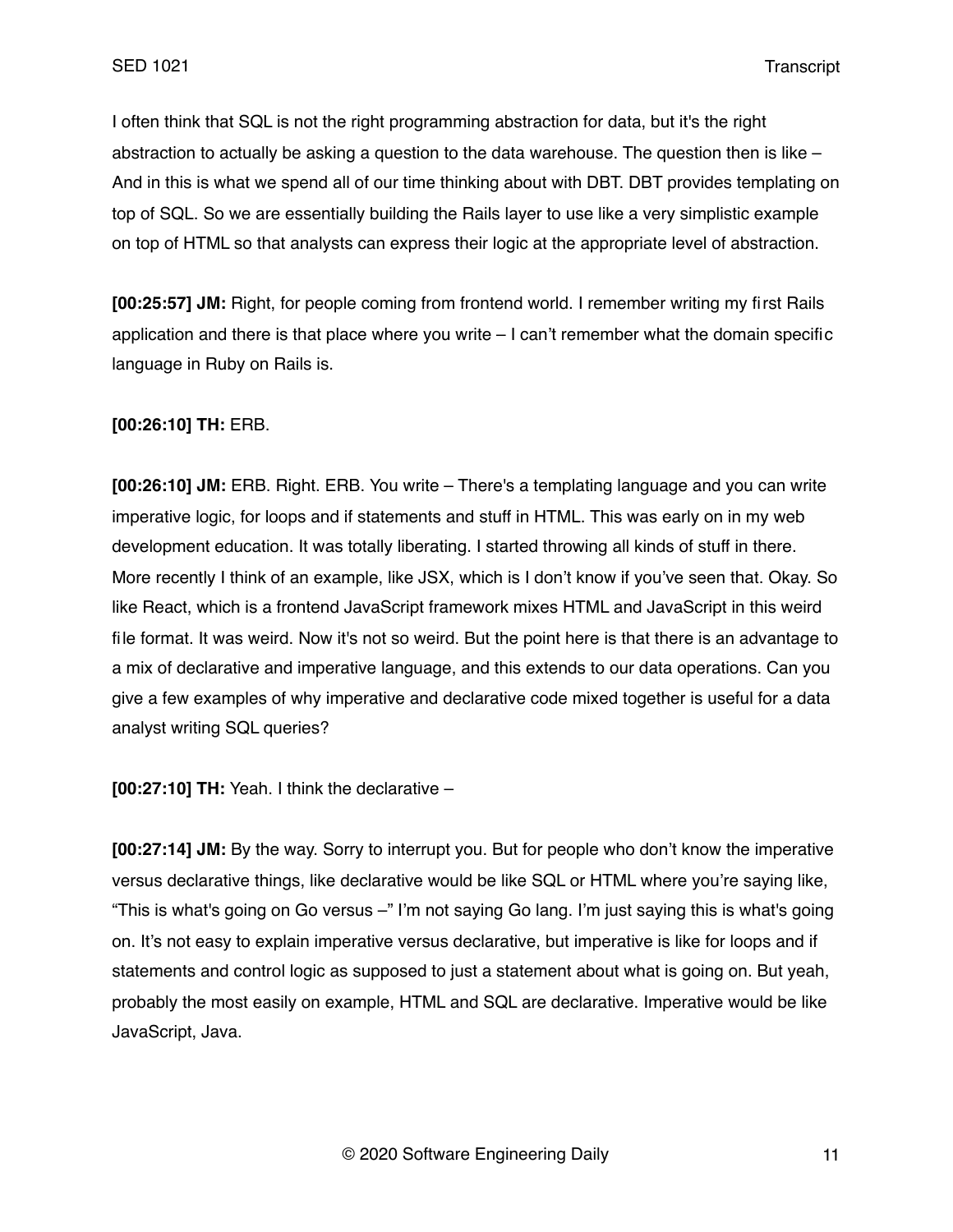SED 1021 Transcript

**[00:27:44] TH:** With a declarative language, you're describing the result you want. Within imperative language, you're describing what you want the computer to do. The magic thing that any database does is that it has an optimizer, and the optimizer takes your declarative statement about what result you want and it maps that on to the most efficient set of operations to achieve that desired output.

The optimizer is one of the main reasons why it is both more accessible for a data analyst to program in SQL versus a like very experienced data engineered to express some logic in scalding. You don't actually have to think about how to go about processing the data. You are only saying like, "I would like my eventual data to look like this." That ends up like making it take less time to write the query as well as it opens the query writing process up to a larger set of users.

Oh! Here's a use case of like why you might want to go back to your original question. Why might you want to combine them together? Imagine that you've got – It's very common to load event data into a data warehouse and have one table per event type, and yet those tables often have much the same data loaded into them and sometimes you want to union data together from many of those tables. Let's say that you've 30 different events. You want to build one event table that has the data from – Or some subset of the columns from all of those tables union together.

If you were going to write that union statement by hand, in SQL that would both be very timeconsuming and fragile. You have to write hundreds or potentially thousands of lines of code to like get all of that data normalized together. Using DBT, you can express that logic as like a call to a union function and passing in a list of the tables that you want to union together. DBT then goes and introspects the schema of all of those tables and constructs an appropriate union statement and you can accomplish the whole thing in 35 lines of code.

**[00:30:02] JM:** Contrast the experience of a data analyst working with raw SQL versus the experience of a data analyst working with DBT.

**[00:30:13TH:** So when you're working with raw SQL, you end up hitting copy-paste a lot because it's natural to have logic that ends up wanting to be used in multiple places. So you had

© 2020 Software Engineering Daily 12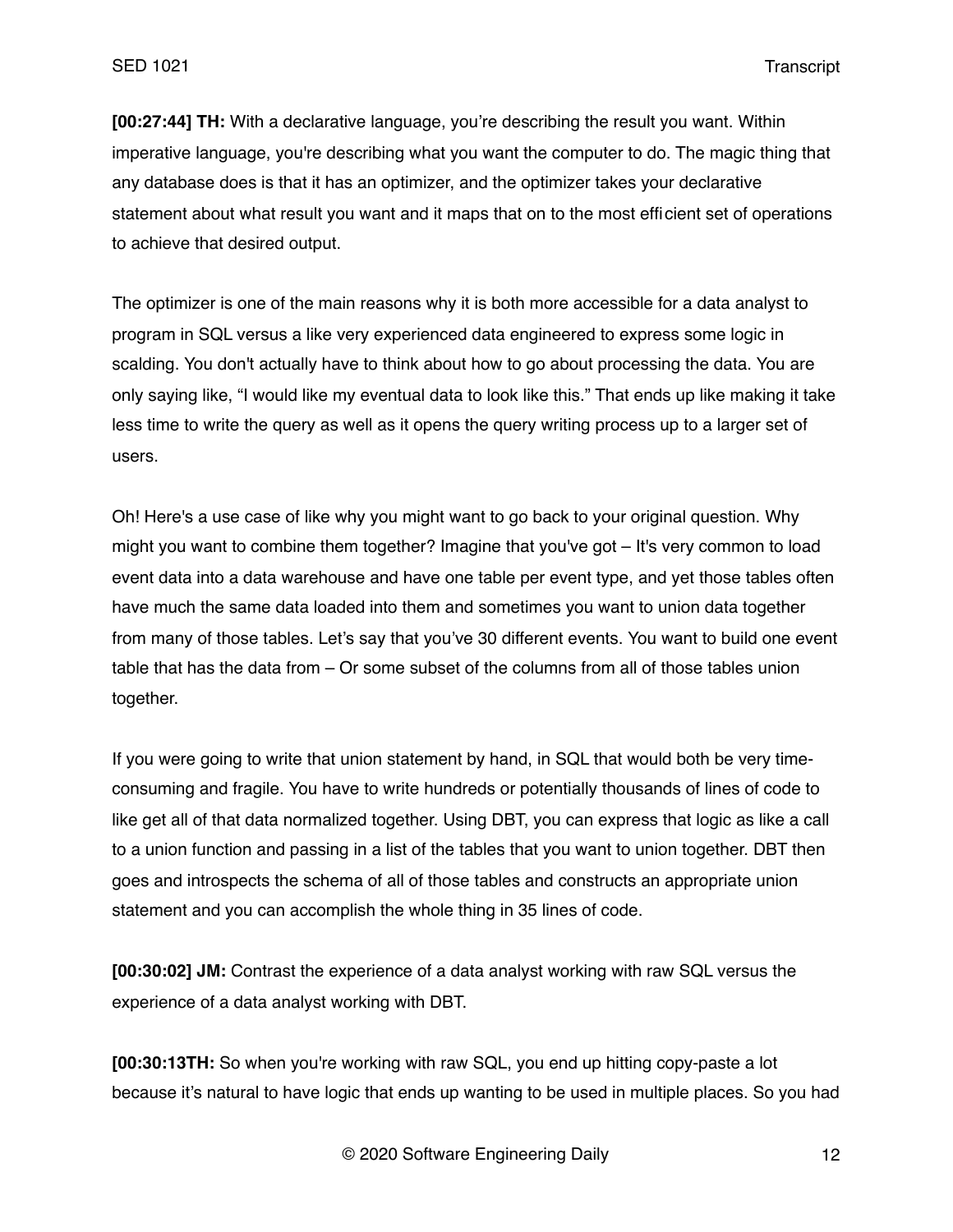this little library on your hard drive typically of SQL statements that you've written in the past and they're called things like monthly recurring revenue to final final and you like remember that it's there. When you need it in the future, like you go there and copy-paste some chunk of that into the like the new thing that you're doing, and that is a thing that many software engineers have done in the very beginnings of their careers and then had that burn them and realized that like there's a real wave of doing this thing.

But data analysts writing SQL without DBT kind of are never able to progress beyond that, because SQL itself doesn't give you tools to create functions or create any kind of reusability whatsoever. You really do need a framework sitting on top of SQL if you are going to think about it as like a first-class language that you are involved in writing.

**[00:31:28] JM:** Why can't we just version control our SQL files?

**[00:31:32] TH:** That's a part of it. Like instead of having that folder on your computer be just local to you, it can be a folder that's shared across your team, but that doesn't help you with the reusability part. The core problem is not really that like people aren't checking their SQL into git. It is that there is no abstraction present in SQL such that if you want to define something once and use it many places, you can do that.

You asked what's the experience like. The other part of the experience is not just like the creation part where you're like going and finding old scripts and copy-pasting stuff together. It's also the maintenance part, which is eventually the bigger problem, because when you have that copy-paste workflow, if somebody says, "Well, our accountants say that we have to define monthly recurring revenue slightly differently because I think it's called ASC606, which is a new accounting standard and like we have to do our revenue recognition differently than we did last year." It's a freaking nightmare. You have to go to every single place the you've ever written script that defines revenue and you have to redefine it. Then your pull requests to that git repo that contain all of the stuff, literally, like many thousands of lines long and no one wants to review that pull poor request because it's incredibly boring. SQL only pull requests are so low leverage that like you literally can't get anyone to pay attention to them.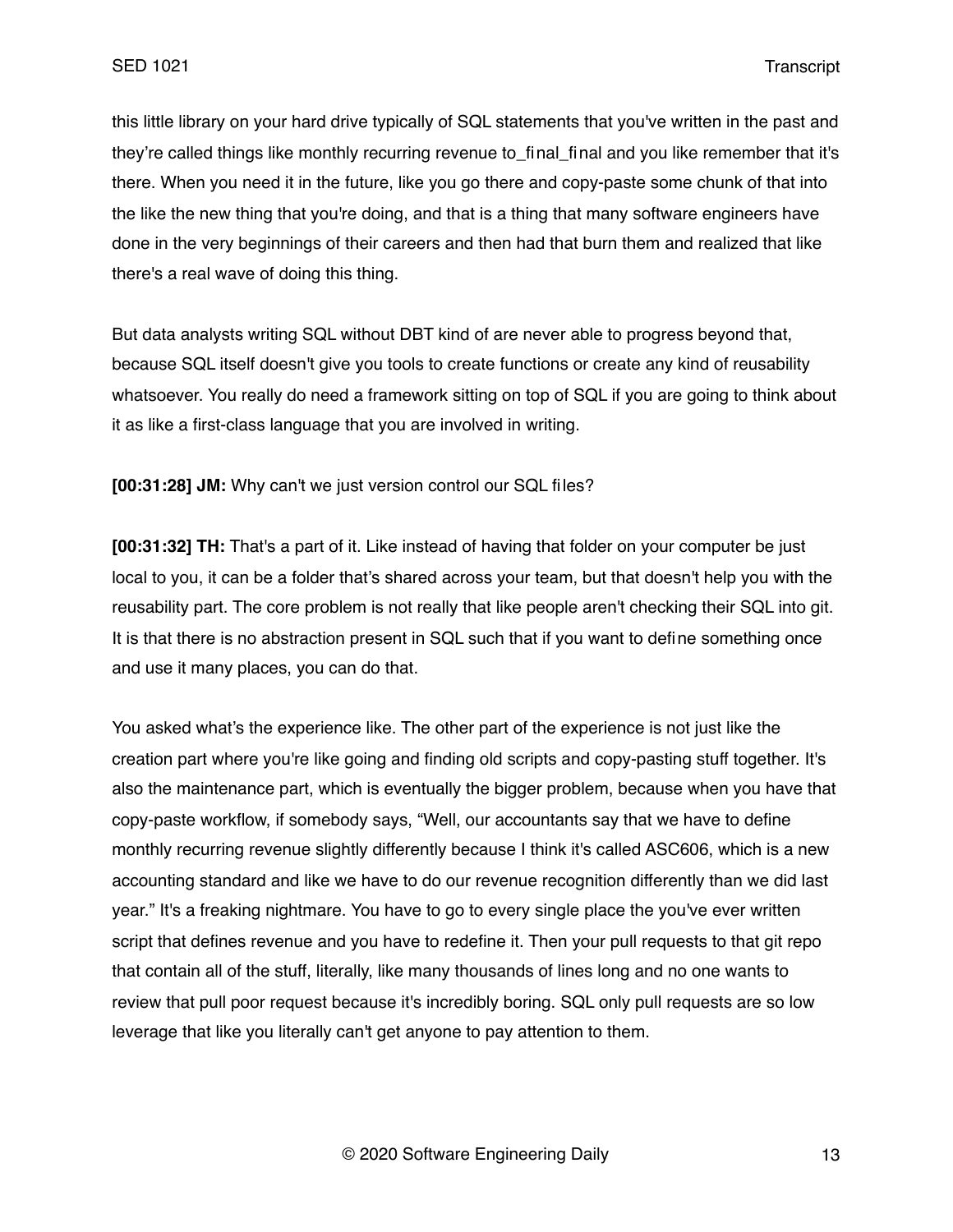**[00:33:02] JM:** One simple but clarifying example for me when I was looking at DBT was the setting of environment variables and just saying I have this line of code in my DBT precompiled. Eventually will become SQL information, and it says if the environment is testing, do one thing. If the environment is production, do another thing. Just the simple fact that you can have an environment variable template in DBT. Is that a good example of the productivity that you get out of DBT?

**[00:33:43] TH:** Yeah. Certainly. That's one of – It's like such a stupid thing, right?

**[00:33:48] JM:** By the way, is there a way to do that in SQL? Can you just like pull from an environment variable?

**[00:33:51] TH:** No.

**[00:33:52] JM:** Okay.

**[00:33:53] TH:** No. I mean, there's no such thing as a variable.

**[00:33:56] JM:** Right.

**[00:33:57] TH:** I mean, there's like proprietary scripting type SQL like TSQL or PLSQL or stuff like that, but like that's not a first-class thing that's supported consistently across databases. Again, back to my like we have seen a lot of traction with DBT and yet like we didn't invent any of these ideas. Terraform was just becoming really popular when we wrote the first line of code for DBT and it was just like, "Oh! Obviously, we need Terraform for data," and the ideas that Terraform popularized, which are like – Again, I'm not a Terraform user, so I understand the ideas behind the product but can't talk about it in detail. But just the idempotence, where like every time you run the thing, you can be confident that your achieving the same output.

The fact that like environments are a first-class thing, you should be able to like build the same thing across multiple different environments. It was very easy for us to build in environment awareness into DBT because it seems so obvious that like that's how the thing should work. But in most tooling for data analysts, like the concept of environments doesn't exist. If you want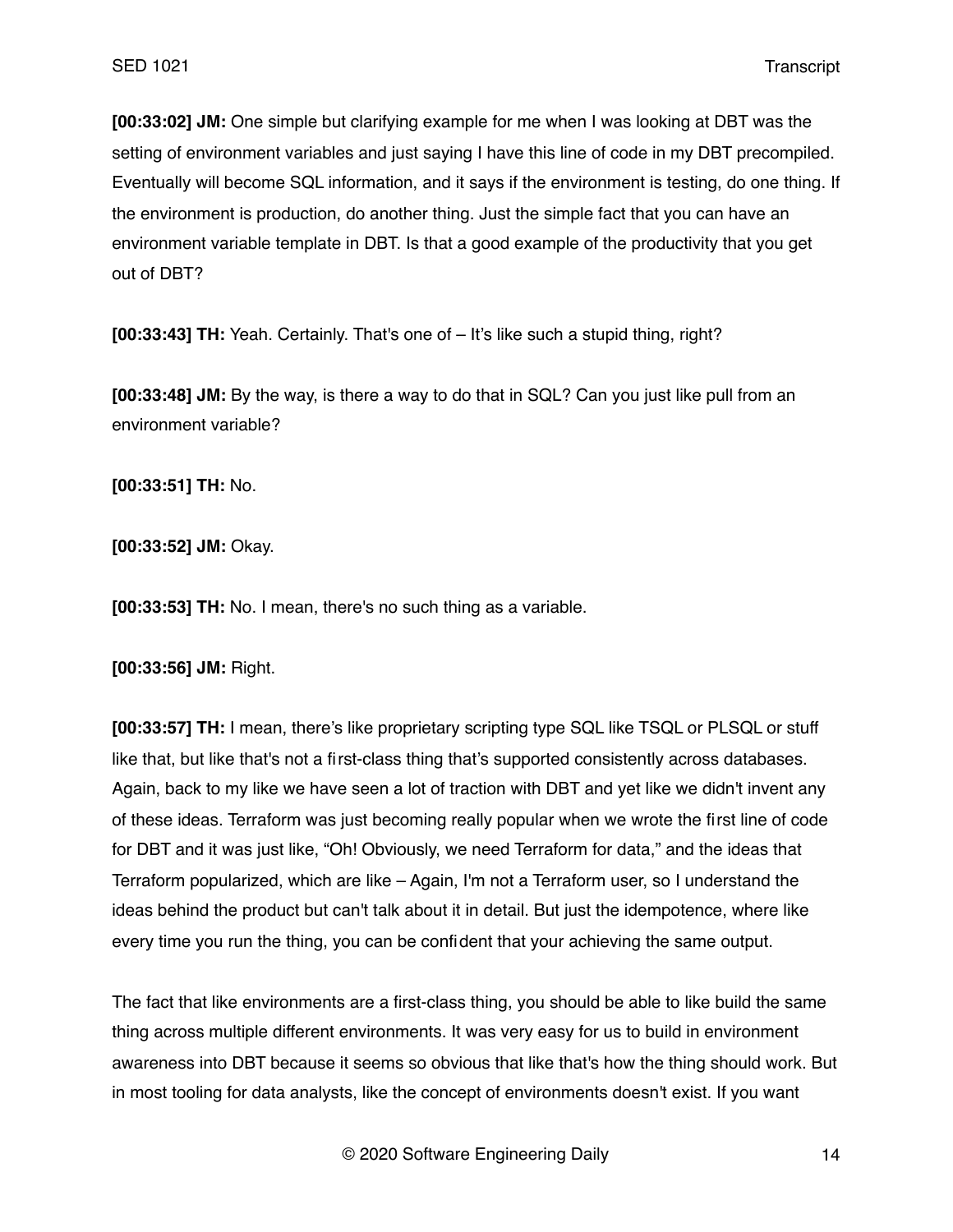multiple environments, you like spin up multiple versions of whatever the thing is that you're using, which is like very silly. Environments are really just name spaces in DBT. You just like say, "Build it into this environment versus this environment." Because the data warehouse is this like infinitely scalable compute resource, namespaces is good enough.

**[00:35:31] JM:** DBT is used to build and test data models. What is a data model?

**[00:35:38] TH:** Yeah, that's a fair question. That's such an overloaded term that it's everything and nothing. The way that we think about a data model is it is a consistent interface to the data. If you're thinking about things in a Kimball-style Star schema or Snowflake schema, a data model is your fact orders table or your dim customer's table or any of the intermediate stages that your data had to pass through in order to produce those eventual data models.

The data model is like the core unit of work in DBT. You can also talk about a machine learning model. That is a very different thing and there are a lot of people that are anointed us that we like picked an overloaded word. But the funny thing is you use the words that you use and then like your community grows around them and like we don't get to choose now that like we can't make it called something else. It's like what everybody calls it.

**[00:36:38] JM:** Is a data model a table? Is a set of tables?

**[00:36:41] TH:** Yeah. Okay. How does it map into the warehouse? A data model as a single table in a warehouse, or rather is zero or one tables in a data warehouse. The DBT can materialize data models in four different ways, or you can specify your own custom materializations. But it can build a table which gets rebuilt from scratch every time you run DBT. It can build a table that builds itself incrementally. It can build a view or it can have what's called an ephemeral model, which instead of actually being manifested in the data warehouse at all, the code from that model is pulled into downstream models as CTE's, common table expressions. That is a way to define a logical chunk of code that you can test that doesn't need to have any footprint at all inside the data warehouse.

**[00:37:32] JM:** DBT builds a DAG for you, a directed acyclic graph. Is the DAG connecting different data models to one another?

© 2020 Software Engineering Daily 15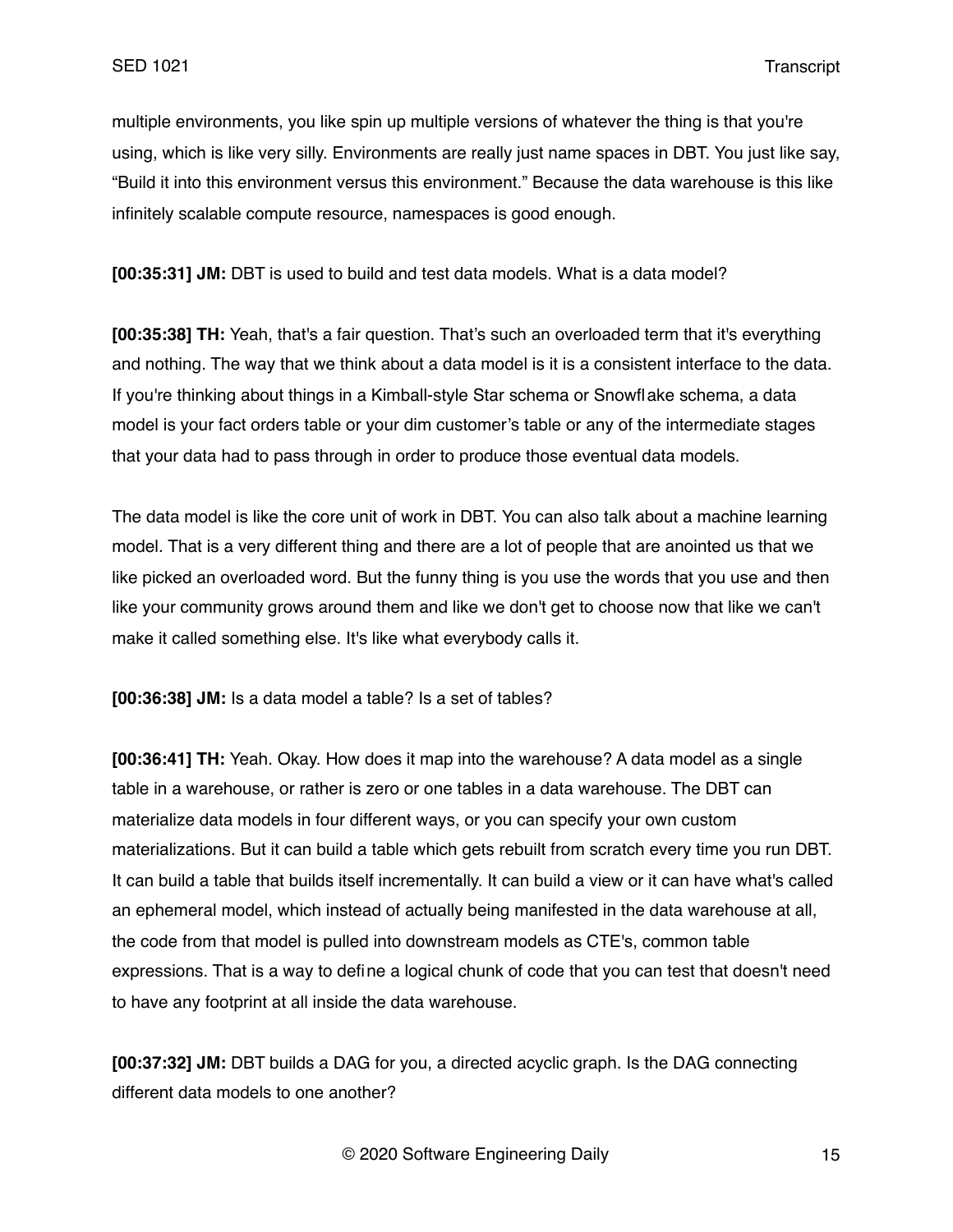**[00:37:43] TH:** Yeah. DBT has – All data processing is built around a DAG. You have your source data all the way in the left-hand side and slowly as you move from left to right gets more processed. DBT knows about two different types of nodes in that DAG. The first type of node is a data source. So DBT understands – You configure them in a YAML file where your original source data is from, and a lot of times that's from data engineers that serve the data up. It maybe it's from off-the-shelf tools like Stitch and Fivetran, but you register all them with DBT and then you build data models on top of that. DBT is able to – Using calls to its ref function, DVT is able to construct the DAG out of all of those nodes and then it's able to paint a visual representation of that DAG so that you can traverse it visually so that you can like drill in to any of those nodes and inspect what's going on there.

**[00:38:47] JM:** I might have raw data at the beginning of my DAG and then I have one data model that that date is passing through, basically, like a set of SQL statements or one SQL statement that the raw data is passing through and then I might have another node in the DAG that is another SQL statement and the raw data is essentially passing through these different nodes.

**[00:39:13] TH:** Yeah. That's really good way to think about it. There's lots of prior art in how do you go about transforming data in a warehouse to make it useful. People have been doing this since at least the 90s. That's when Kimball and Inman were like writing books about this stuff. When we started doing this back in 2015, 2016, we actually had not read all of those books, and so we're trying to figure it all out for ourselves. It was kind of the Wild West. You just like kept building stuff until you got to the answer you wanted and then you call that done.

So maybe a simple set of transformations was two or three deep. Something more complicated is maybe 10 or 12 deep. But overtime, we've adapted these like standard layers that the data passes through so that like these layers become kind of the internal and external APIs to your dataset. The two standard ones that we think about are the staging layer and the mart's layer. The staging layer is like providing a version of a data that is still at the same level of granularity as the source data, but it has had a bunch of cleanup done to it. Maybe there are keys that have been resolved. There's duplication that's been handled. It's like give me a clean version of the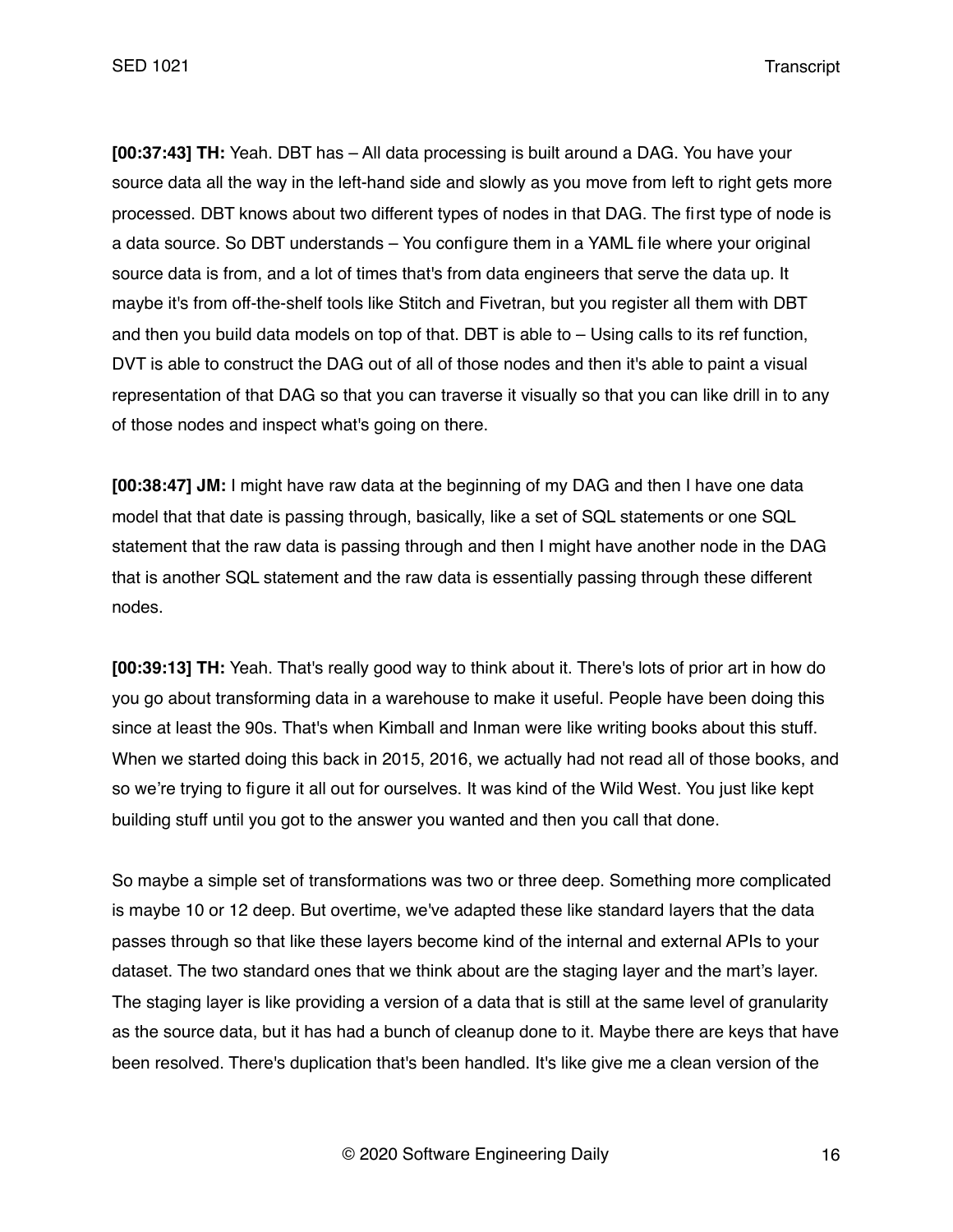source data. Then at the mart's layer, you get to do all of the like business logic transformation that makes the eventual datasets map more to the business processes, then the source data.

**[00:40:49] JM:** I spoke to somebody recently who said that you can think of these DAGs, these data modeling DAGs as – You can kind of think of them in two ways. You can either have where the nodes are data sources and the edges represent transformations on the data, or you can totally invert that and say the nodes are the transformations and the edges are the actual intermediate data sources. Do you agree with that kind of comparison between two different ways that you could represent a DAG of data?

**[00:41:25] TH:** I understand what you're saying there. It doesn't map on to my brain as being like a super important distinction. That may just be because I am like too stuck in my own world.

**[00:41:35] JM:** Is either of those closer to –

**[00:41:37] TH:** We think about the nodes in the graph as both the transformation and the dataset.

**[00:41:43] JM:** Got it.

**[00:41:44] TH:** Because the transformation, the code behind the transformation fully describes the dataset. This goes back to the idempotence in the like Terraform nature of DBT. If you know what the code is, then you can – We actually recommend that people blow away their entire like transformed data warehouse periodically and rebuild it from scratch. I mean, that might not be true when you're dealing with like very large dataset sizes, but like sometimes for like less mature DBT projects, it is actually good to blow them away and rebuild them from scratch because the code fully describes what the dataset will look like at the end of it.

**[00:42:24] JM:** Got it. The transformations in DBT are reusable across projects. This is one of the advantages of using DBT, is you can leverage the models that other people have built. You could take them off of GitHub or you can reuse transformations that other people throughout your organization have built. Describe this reusability of data transformations.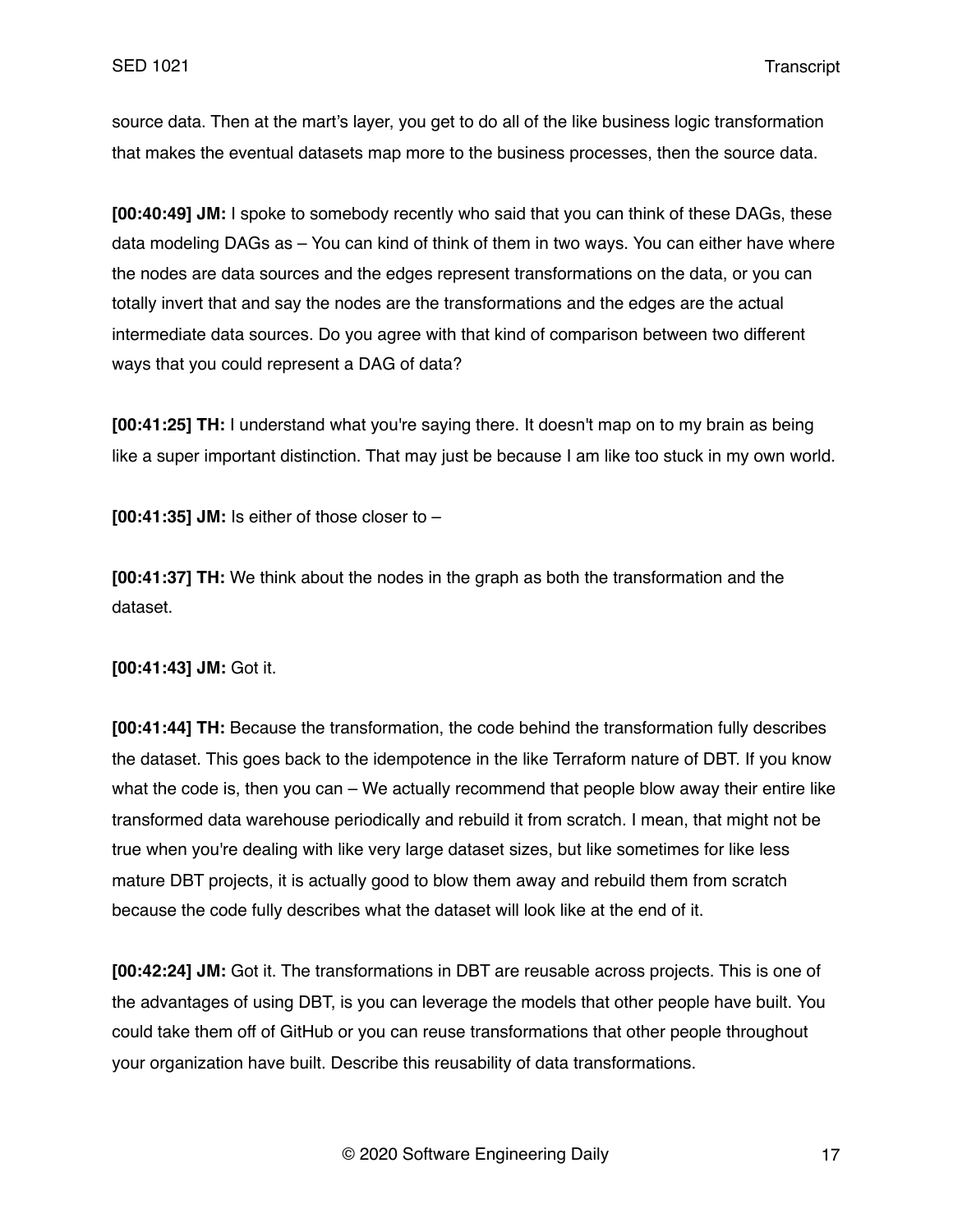**[00:42:53] TH:** This is like I think one of the dumbest things ever, is that since before I was born since like as long back in computing history as like I'm aware of. There has been the ability to create libraries and import those libraries into other libraries. It's like a fundamental things to like how you write software code. By and large, that's not how data analysts have worked. Data scientists, certainly, like if you're using Python or R, like that's a standard thing for you. But in the SQL world, there's not been any concept of like a package or an import statement, and that's insane.

Really, one of the first – I mean, back in 2016 when we were like writing the very first versions of DBT, the package manager was one of the very first things that we did. It's very hard to like reverse engineer a package manager into an existing language. I think that there many good examples of like how that hasn't always gone well.

So that was something that was really important to us from the outset. Our mental model has always been data analyst should work like software engineers. So we needed that capability from the ground- up. Yeah, you can internally share code across your organization, and that's mostly relevant like when you're in a particularly large DBT deploy. But also, there are more and more like very standardized datasets that people are using. If you are using Stitch plus the Stripe API, or Fivetran plus the Strip API, your data is always going to look at the same. So there's no particular reason why somebody can't publish a set of data models that consume that data and apply standard accounting best practices to it to get to a place where like you're doing monthly recurring revenue reporting. So that was the original use case for DBT packages. We've built a ton of them and we're starting to see the community build more.

My hope over the medium-term is that data analysts won't have to start from scratch, like you get hired at an organization, you spin up an off-the-shelf data stack, like you don't start within a DBT project. You start with like the best in class Stripe transformations in Salesforce and whatever else. You just like start there, and then you start customizing it for your business, because that's what software engineers do. They don't start from scratch. They start with a common set of tools.

**[00:45:24] JM:** What does the DBT package manager do?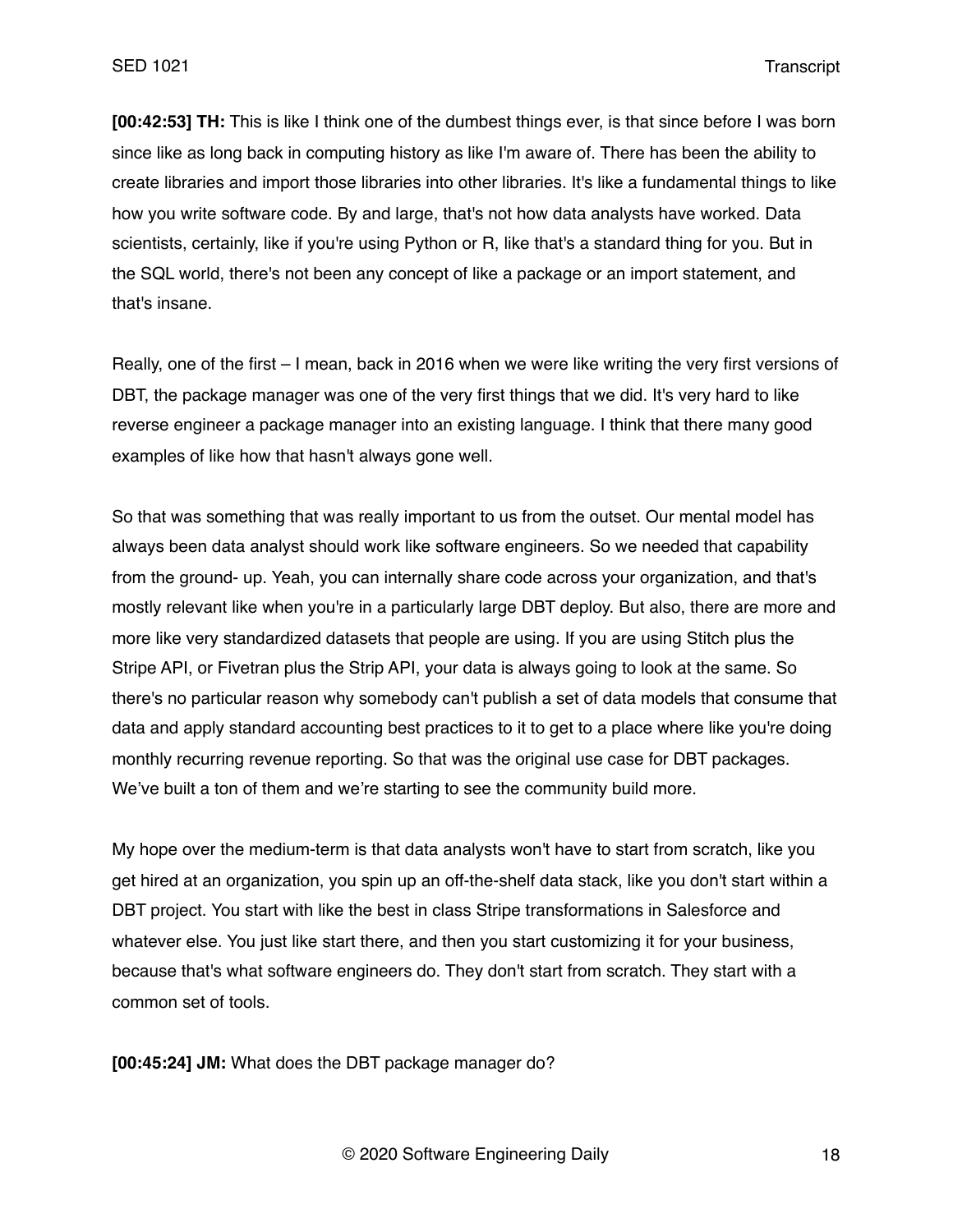**[00:45:26] TH:** You publish the Strike package, let's say. The package manager inside of DBT allows you to reference that package inside of your project and resolve it to a particular release and then it grabs the code for you at that release and it allows you to reference it inside of your project.

**[00:45:43] JM:** Got it. After somebody publishes the DBT Stripe package, I could use that for – I think one example – You can correct me if I'm wrong, but like Stripe, I think it gives you – For your transactions, it gives you just a bunch of JSON like for each transaction and you may want to take a subset of those JSON fields and materialize them as a SQL table.

**[00:46:12] TH:** That's completely reasonable. That's kind of like a data prep thing you might want to do in a package. A lot of times, a product like Stitch or Fivetran will have done that for you already. The things in this vein that people find themselves writing within packages are things like – With Stripe, you can charge people monthly or you can charge people annually for like other durations. As a SaaS business, you always want to be able to report on your monthly recurring revenue. There are standard ways that you take multi-month contracts and split them out over the course of the period of months that represent that contract.

So the modeling required to do that is kind of like the most complicated thing in the world, but at the same time it's like reasonably complicated and it's easy to just grow up. So the package, the Stripe package that we published a long time ago, actually allows you to do that set of transformation such that you produce this output table that is all of – It is the output table that you need to answer all of the questions in your business about monthly recurring revenue.

**[00:47:23] JM:** Nice.

## [SPONSOR MESSAGE]

**[00:47:33] JM:** As a company grows, the software infrastructure becomes a large complex distributed system. Without standardized applications or security policies, it can become difficult to oversee all the vulnerabilities that might exist across all of your physical machines, virtual machines, containers and cloud services. ExtraHop is a cloud-native security company that detects threats across your hybrid infrastructure. ExtraHop has vulnerability detection running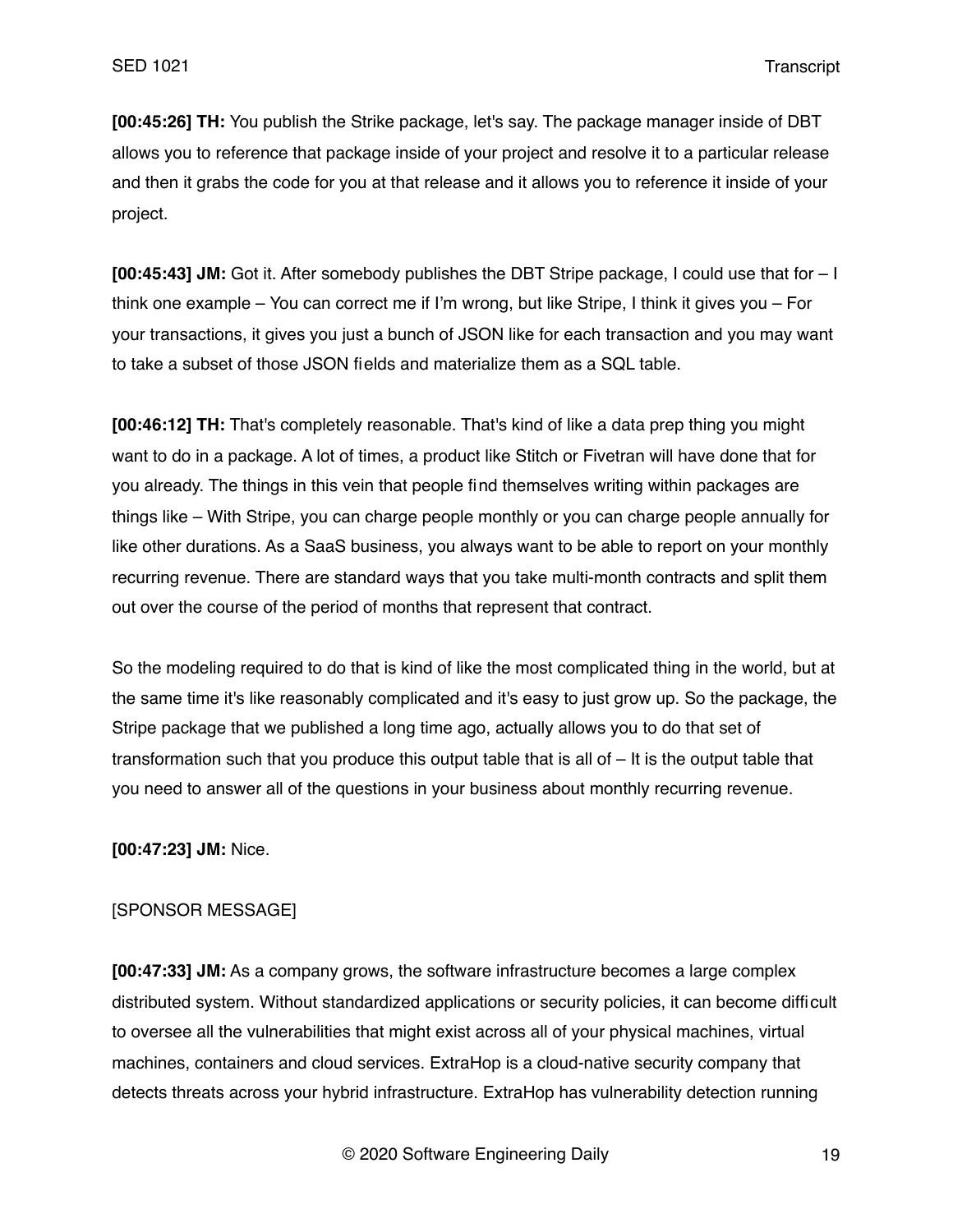up and down your networking stock from L2 to L7 and it helps you spot, investigate and respond to anomalous behavior using more than 100 machine learning models.

At extrahop.com/cloud, you can learn about how ExtraHop delivers cloud-native network detection and response. ExtraHop will help you find misconfigurations and blind spots in your infrastructure and stay in compliance. Understand your identity and access management payloads to look for credential harvesting and brute force attacks and automate the security settings of your cloud provider integrations. Visit extrahop.com/cloud to find out how ExtraHop can help you secure your enterprise.

Thank you to ExtraHop for being a sponsor of Software Engineering Daily, if you want to check out ExtraHop and support the show, go to extrahop.com/cloud.

# [INTERVIEW CONTINUED]

**[00:49:07] JM:** Can you give me a hypothetical use case example for how DBT is helpful for an organization? Who at the organization will be using it?

**[00:49:18] TH:** Yeah. A lot of our very early adapters were in the direct to consumer ecommerce space and they tend to have fairly large data teams take a brand that is at scale that maybe has 500 employees at the company. They may have a dozen folks or 15 folks on the data team and they're starting to run into the kinds of scalability problems that we were kind of talking about at the beginning of this conversation.

You take DBT and you drop it into that environment and all of a sudden the data analysts in that team, the dozen or so of them, they're no longer like this like group of individual vigilantes that are like solving finance or marketing are whatever problems. They're this like cohesive group of people working together to curate the knowledge inside of that company.

When you don't have DBT as a data analyst at that organization, you – Or essentially a service provider to the business units. The head of marketing asks a question about customer acquisition costs. So you sit down at your computer, you write a bunch of SQL, you give the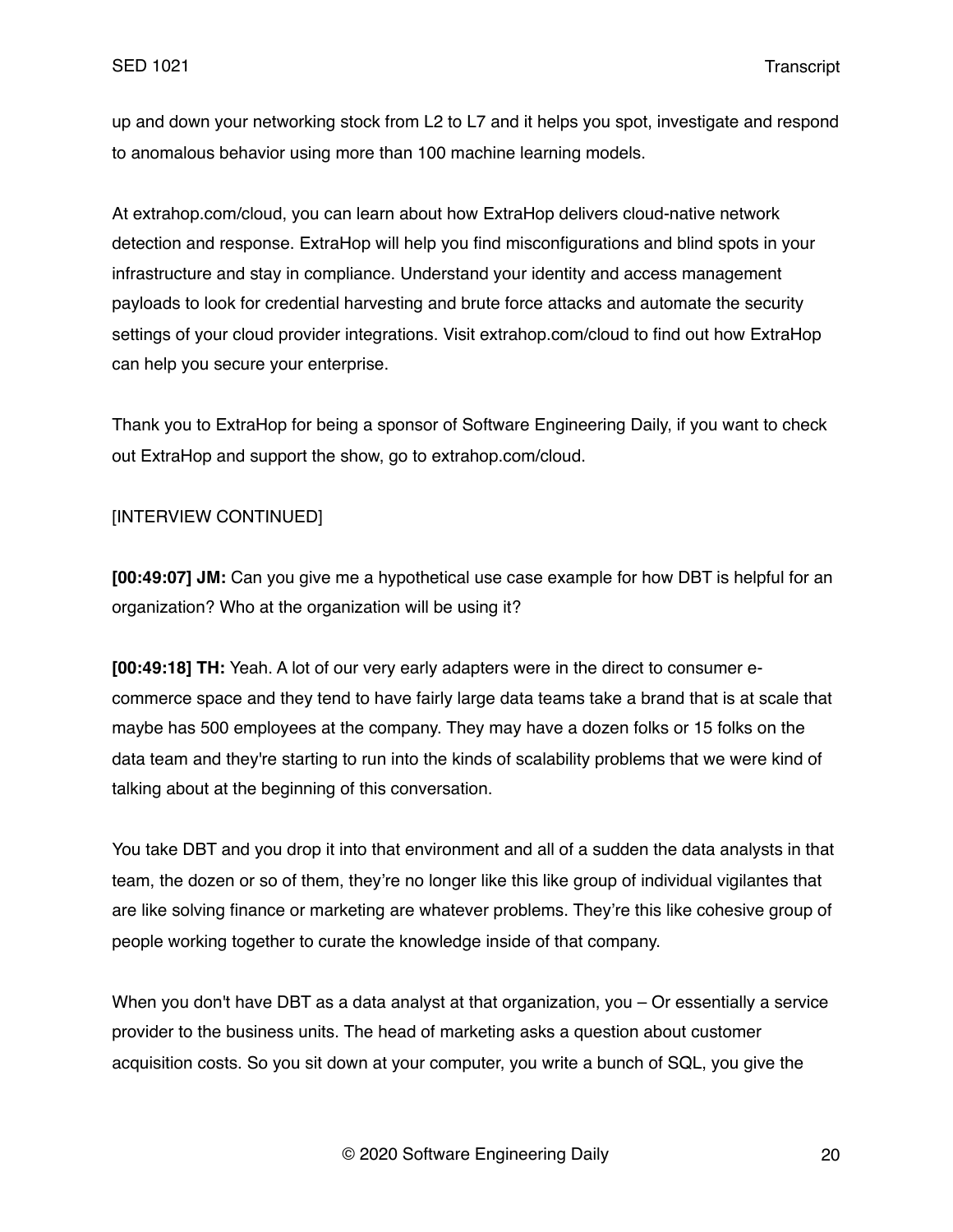answer back. The other people on your team don't have any way of benefiting from your work. Your work isn't like incorporated into some larger hole.

So that team because they can all be working together on this DAG of data transformations that slowly overtime gets more and more sophisticated and better tested. All of a sudden, they are involved in each other's work. They're collaborating together. They're reviewing each other's pull requests. Honestly, the thing that DBT does and that we are involved in is an organization more than anything is like driving behavior change across teams, like taking data analysts from lowleveraged loan wolves to high-leveraged like teams that work together.

**[00:51:27] JM:** The modern data warehouses, Red Shift, Snowflake, BigQuery, perhaps Apache Spark. Give me your breakdown for why different companies use different data warehouses.

**[00:51:42] TH:** Yeah. Okay. Let me see how many people I can piss off.

**[00:51:44] JM:** Yes.

**[00:51:46] TH:** I have a real soft spot in my heart for Red Shift, because Red Shift was the first data warehouse in the cloud that you could buy for 160 bucks a month. Actually, I own a piece of art called red Shift. I bought it on everything but the house. It was like in an estate sale and it was like made in the 1970s and it's hanging in our office. It's called Red Shift. I love it.

**[00:52:09] JM:** What is it?

**[00:52:10] TH:** It's a painting.

**[00:52:11] JM:** Of what?

**[00:52:12] TH:** It's abstract. It's like squares.

**[00:52:15] JM:** Okay. Somebody told me that the reason it's called AWS Red Shift is because it's people shifting away from Oracle, and Oracle is red.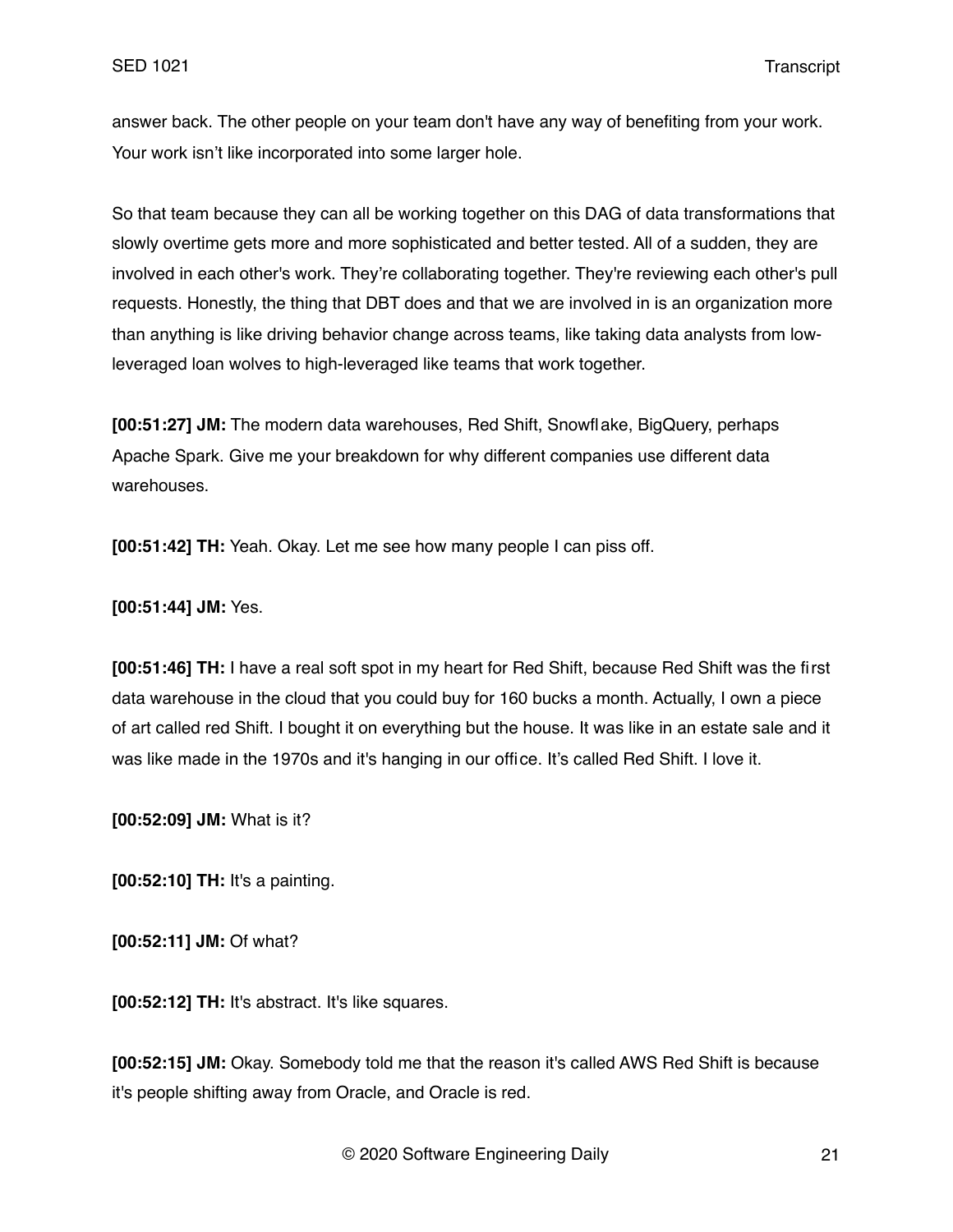**[00:52:27] TH:** Seriously?

**[00:52:27] JM:** That's what somebody told me, or maybe I read on Wikipedia.

**[00:52:30] TH:** I didn't know that.

**[00:52:31] JM:** I don't think it's true, but I heard that. I thought it was hilarious. I think it has more to do with some kind of celestial phenomenon.

**[00:52:39] TH:** Sure.

**[00:52:39] JM:** Right? Is it some kind of like –

**[00:52:40] TH:** I mean, Red Shift is a celestial phenomenon that I am woefully underqualified to say anything about it at all.

**[00:52:47] JM:** It's a Red Square.

**[00:52:47] TH:** Yeah. It's like a series of squares. Yeah.

**[00:52:48] JM:** You see abstract red square in the sky.

**[00:52:51] TH:** Yeah. I'll send you a picture.

**[00:52:53] JM:** Okay.

**[00:52:54] TH:** But Amazon had like a phenomenal amount of success with it in the initial years because it was really the only game in town in the cloud. I think that they might have under invested in the product for a little while. As a result, both BigQuery and Snowflake, they made some architectural improvements, the primary one being the separation of storage and compute that really fundamentally changed how users can like access this resource in Red Shift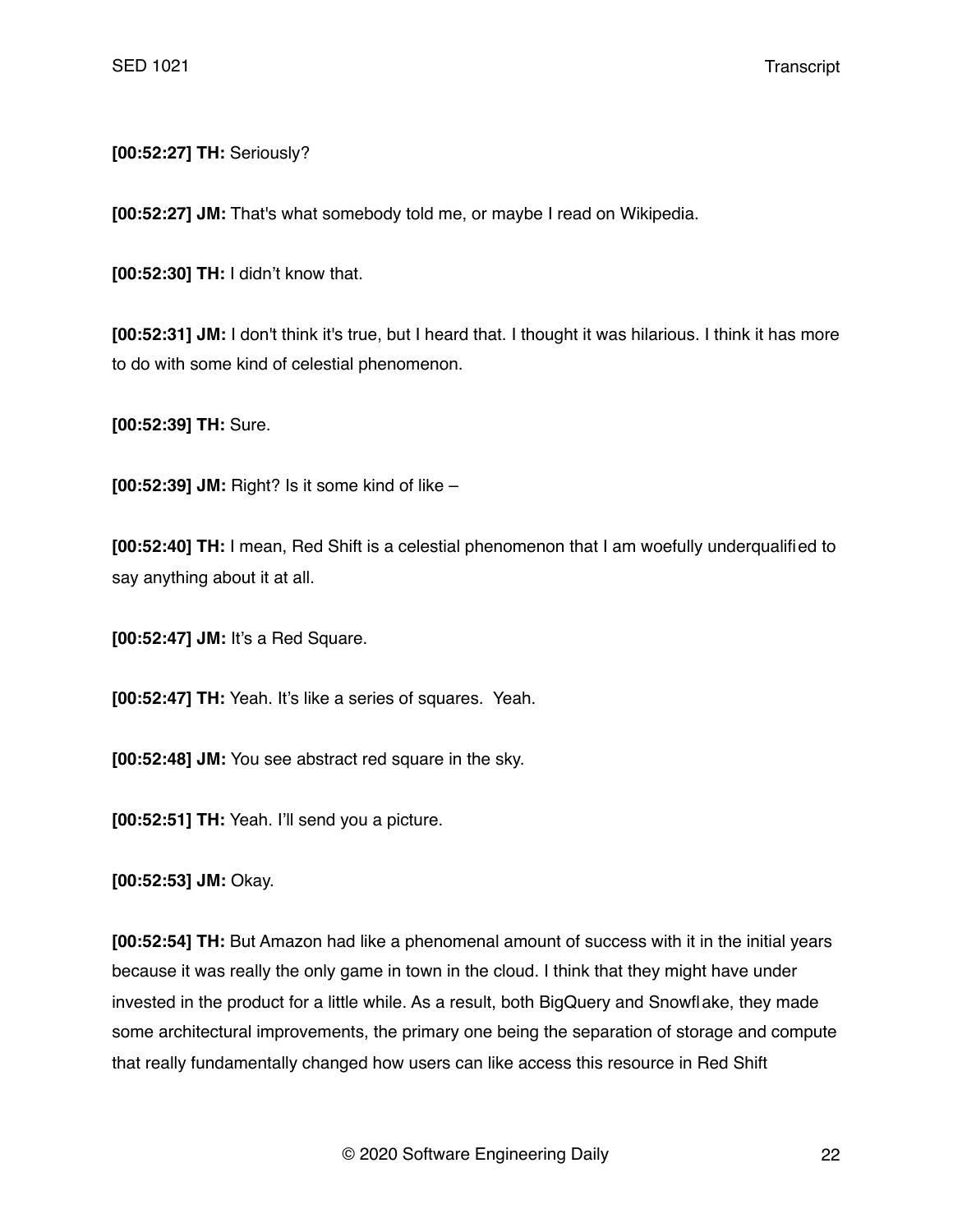historically, and they've done some work to change this, although I don't think that they have caught up really.

Red Shift users always feel storage constraint. You just like you want storage to feel abundant and cheap, and on Red Shift it's just like that's not. The next generation was really Snowflake and BigQuery. Both are phenomenal products. I don't know that anybody has public data on like BigQuery adaption or anything like that. I think that that's like just inside the big like Google Cloud numbers reported. Yeah. Because we get to see DBT usage numbers, we see BigQuery growing a lot.

Snowflake is the most commonly used data warehouse with DBT. You can – I don't remember all of the details around that Snowflake raised recently, but the company was valued at \$12 billion. It's very easy to get data points that show just how big this market is and how quickly it's growing.

Spark is a little bit less in our world today, because I think that Spark SQL is not the very most – It's not the primary – Or at least historically I don't think it's been the primary focus of the Spark maintainers. I think that's changing. I don't have like hard data points there, but I've heard that the SQL interface is an increasing priority for those folks and we are very excited to see progress in that area.

**[00:55:02] JM:** Do you have any idea how BigQuery compares to Snowflake?

**[00:55:08] TH:** I don't have like heads up benchmark information for you. I've read stuff in the past that has essentially – Like at the end of the day, we know certain things as an industry about how to process data efficiently. My general belief is that like probably the people at Snowflake and the people at Google are roughly at the same level of sophistication in terms of like how efficiently can you use compute resources to like process a query. I don't think that there's like this fundamental difference in how good the warehouses are. I think that the real difference is how they present themselves to the user. Snowflake took the opinion that you want to be able to have direct control over the hardware resources that are processing your queries.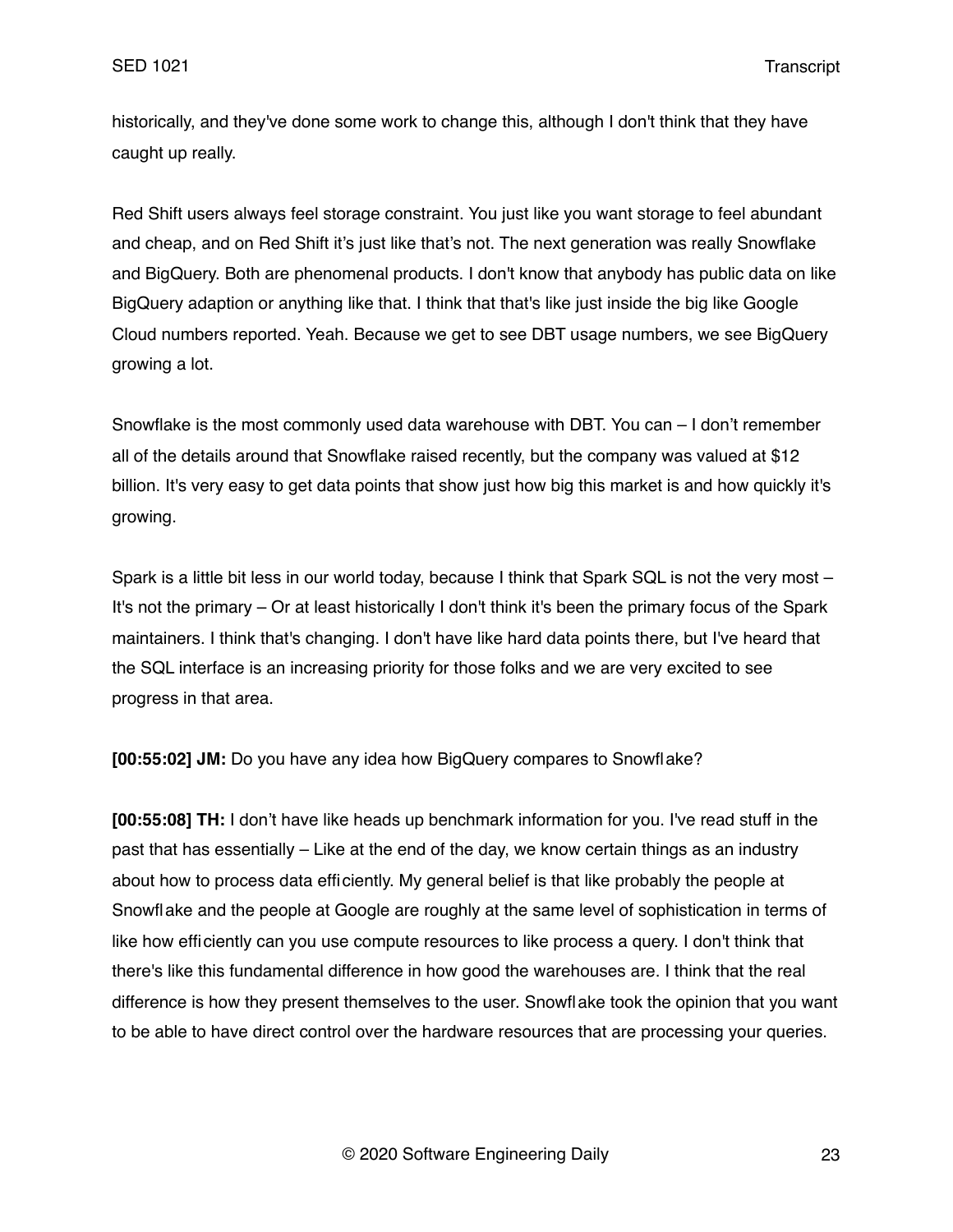You can say like throw more hardware at this thing. BigQuery takes the assumption that you don't want to think about that and it's going to use its query planner to analyze your query and then look at the amount of data that it's going to have to process, and then transparently, to you, it's going to make decisions about how much hardware to throw at that.

I don't have a reason to believe that either one of those is better than the other. I do think that Snowflake, it presents itself as a little bit more natural of a transition from prior generation technologies, because people are used to thinking about like boxes, and BigQuery makes this assumption that it's just going to like handle it for you and I think that people sometimes feel like they want more control than that. But maybe that's a very outdated way of thinking about the world, and maybe Google does know best. I honestly don't have a strong opinion there.

**[00:56:57] JM:** Fishtown Analytics, your company, started as a consultancy. Now, I believe you have a cloud product, which is the main focus in terms of a business. What's the cloud product do?

**[00:57:13] TH:** Yeah. We still do consulting on top of DBT in the same way that like most companies that run open source projects do. We help companies implement and train and run conferences and things like that. But the cloud product certainly is a big focus for us.

DBT is split into two primary codebases today; DBT Core and DBT Cloud. Core is Apache 2. Use it. Do whatever you want. That provides the core templating functionality. It provides a command line interface. It provides a server to respond to requests and it provides all of the functionality to connect to databases and run that SQL. It does not ship with anything stateful. DBT itself is stateless. It doesn't ship with a user interface. It doesn't ship with a scheduler. There's no way to log into it.

DBT cloud provides this management and user interface layer on top of Core that gives analysts an experience that more closely matches the way that they want to interface with software.

We collect telemetry on both products, and as far as we're able to see about a third of the DBT Core user population uses cloud.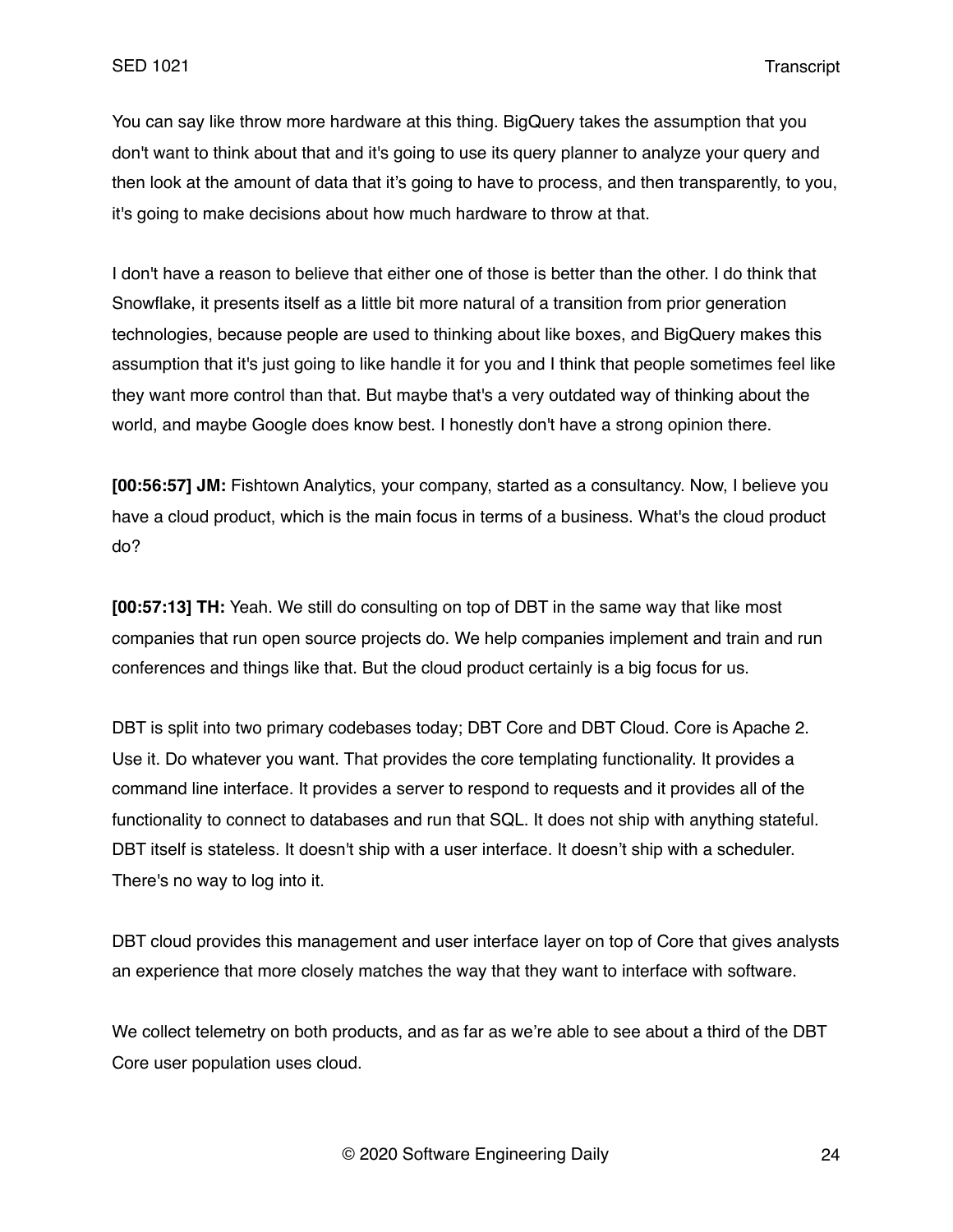SED 1021 Transcript

**[00:58:33] JM:** That's a good sign.

**[00:58:34] TH:** Yeah. I mean, it's also like dirt cheap and there is a like free forever plan as well. We make it super easy. We want anybody who finds the management layer useful to be able to use it.

**[00:58:46] JM:** When AWS inevitably builds AWS DBT, the six letter acronym, what are you going to do?

**[00:58:56] TH:** Yeah. They don't have to build it, because they can just use ours. Amazon is in particular known for implementing large open source projects internally and I don't think there we're really like –The community is like quite at the size to like get there notice quite yet. But I think that the way that things are growing for us, that's not a crazy thing to think could happen.

The thing that we care about for Core is the widest possible adaption. We care about this, like effecting this change in the world that we want to see. If that means that AWS gets involved in like AWS or any of the other like hyper-scale cloud providers, gets involved in DBT in some way, or even like gets involved in pushing people towards this way of thinking about the world, that's a win for us.

The way that we monetize is not with DBT Core. It's with the management layer on top of that. By and large, AWS is not in the business of building user interfaces and they're also not in the business of building software for data analysts. They primarily sell to software engineers. We're not – If we were selling a backend piece of technology like Elastic or something in that category, I think we would think about this problem a little bit differently, but like ultimately we are charging money for a user experience.

**[01:00:29] JM:** Right. Yeah, because there's just not that much data to store. It's like a –

**[01:00:36] TH:** No. We store literally just zero data.

**[01:00:39] JM:** Oh! You don't even store any data.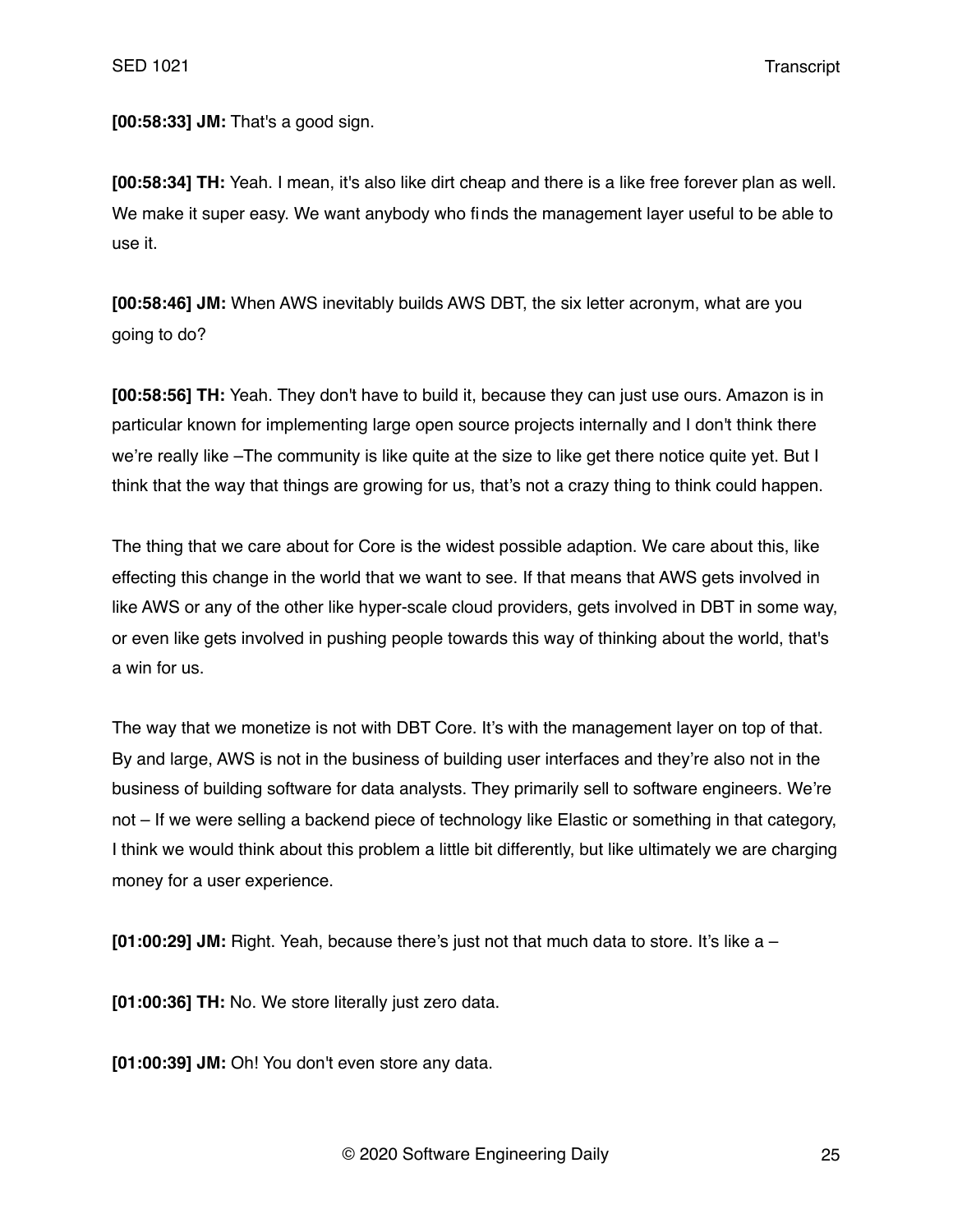**[01:00:40] TH:** Well, I mean we like have a Postgres database that stores like users and logs of run results. But like the data warehouse stores the data.

**[01:00:50] JM:** Right. Got it. What about the user's queries? Those don't get stored or cached or anything?

**[01:00:59] TH:** Not today. Today, all of the user's code is stored in their git repo. In the same way that like CircleCI would connect to your git repo and execute the code as a part of a job. DVT cloud does the same thing. Then it stores logs of the runs.

**[01:01:18] JM:** Got it.

**[01:01:19] TH:** And can be configured to store those logs in your S3 bucket. The way that the product is designed already has a like low footprint in your data center, but we're hyper-focused on giving people the control that they need to be able to manage that stuff. We ultimately don't want to be the custodian of your data if you don't want us to be.

**[01:01:45] JM:** That's smart, and I think that's a smart way to compete. I think that's how we're going to see more and more of these open source companies compete. Just compete on the UI layer.

**[01:01:53] TH:** Yup.

**[01:01:53] JM:** Compete on the developer experience layer. Amazon's got some skeleton crew working on their AWS version of your product. They're there all doing infrastructure stuff. None of them are designers or whatever. You can out execute them on design part.

**[01:02:10] TH:** Yeah. Since I mentioned that before, can I give a plug to –

**[01:02:13] JM:** Yeah.

**[01:02:13] TH:** Have you talked to anybody on the show from Replicated?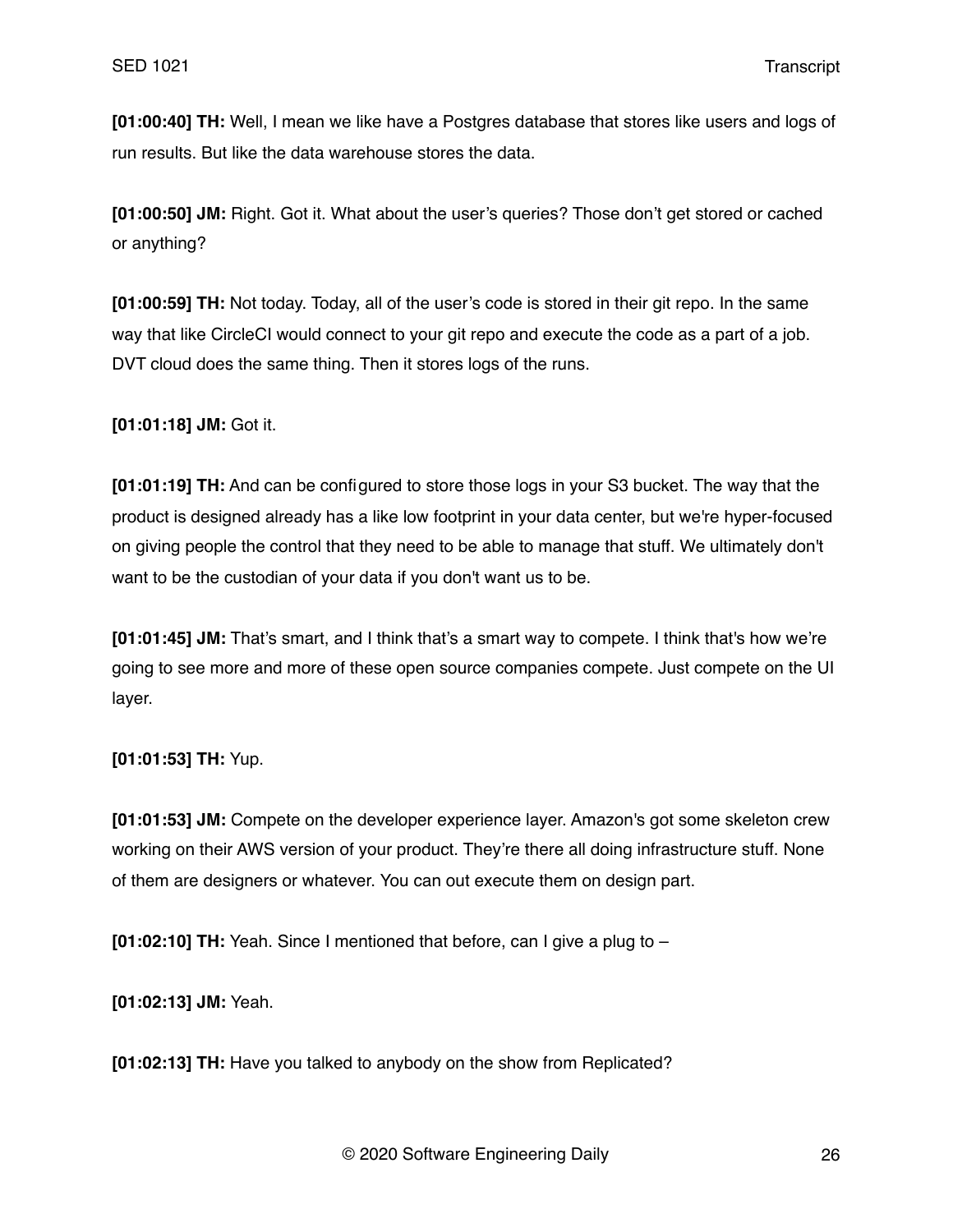**[01:02:17] JM:** Yeah. Twice.

**[01:02:18] TH:** We love their product. We'd not be able to –

**[01:02:20] JM:** All right. Shout out. They're a sponsor. Wow!

**[01:02:21] TH:** Oh, wow!

**[01:02:23] JM:** That's some great. Unpredicted non-sponsored content. I'm handing Tristan a \$1000 bill right now.

**[01:02:32] TH:** We use Replicated to deploy on-prem to customers' clouds.

**[01:02:36] JM:** Beautiful shout out.

**[01:02:37] TH:** Legitimately would not be able to do that without that product. That would be out of our reach as a small organization.

**[01:02:43] JM:** Nice. I bed you'd get a discount on your next enterprise contract. All right, we're wrapping up. How do data pipelines look different in five years?

**[01:02:52] TH:** Oh geez! I think that they're better documented, they're better tested, they're more end-to-end. I think that like the pipeline will be understood all the way up to the interface with the user as supposed to just like being the stuff that happens in the compute layer. It will extend to the BI layer as well, because one of the biggest support burdens of the data analyst team is users saying like, "Why is my dashboard broken?" and the answer is like, "Well, some transformation upstream broke and like the data is not current." You really need that DAG to like extend all the way to the user. They will be more real-timey. There's work happening in that space from the Druid folks and Imply. There's work happening – There's a new company that just publicly launched like two weeks ago, Materialize.

**[01:03:45] JM:** Sure. Another recent guest.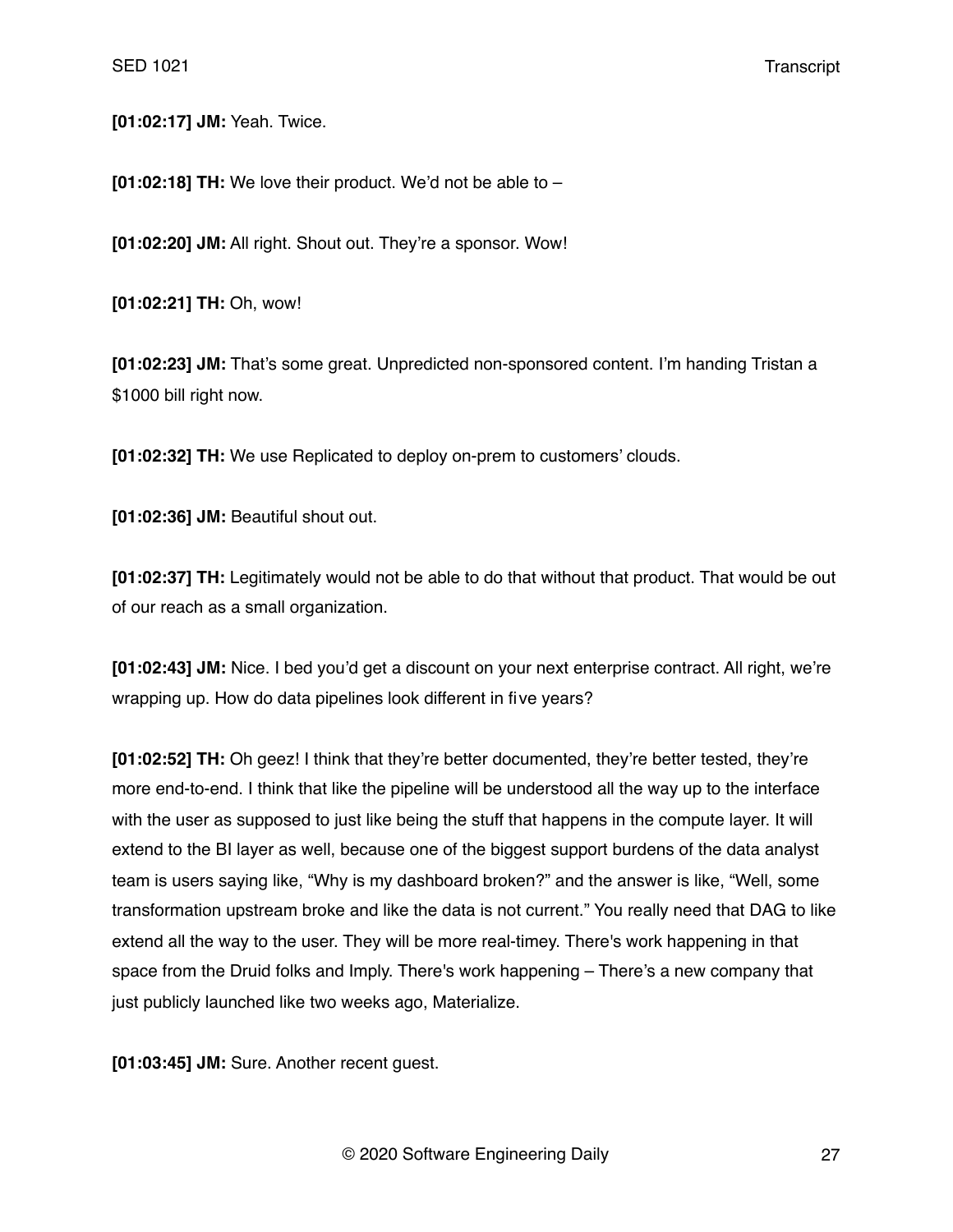# **[01:03:48] TH:** Oh! Is that right?

#### **[01:03:49] JM:** Yeah.

**[01:03:50] TH:** The thing that I'm interested in with both of those products is that they think of SQL as a first-class API for a streaming platform and like full ANSI SQL support, including joins. Historically, joins have been the big problem for any streaming platform that says it has a SQL interface. Any data analyst will tell you that like if you can't give me joins, I'm like it's not that useful. I think that you're going to see the data stack and data pipelines, because they get more real-timey, they get used in workloads that are not just analytics-focused. They are also operational.

I think that we are using analytics to kind of bootstrap the like data infrastructure for the entire company, because it has lower latency or like less restrictive latency requirements. But as the latency gets better, you'll see operational use cases happen, which are going to put SQL in the center of like running the operations for an entire business.

**[01:04:58] JM:** Great way to close off. Tristan, thanks for coming on the show. Great talking.

**[01:05:01] TH:** Thank you. It was a lot of fun.

## [END OF INTERVIEW]

**[01:05:13] JM:** Apache Cassandra is an open source distributed database that was first created to meet the scalability and availability needs of Facebook, Amazon and Google. In previous episodes of Software Engineering Daily we have covered Cassandra's architecture and its benefits, and we're happy to have Datastax, the largest contributed to the Cassandra project since day one as a sponsor of Software Engineering Daily.

Datastax provides Datastax enterprise, a powerful distribution of Cassandra created by the team that has contributed the most to Cassandra. Datastax enterprise enables teams to develop faster, scale further, achieve operational simplicity, ensure enterprise security and run mixed